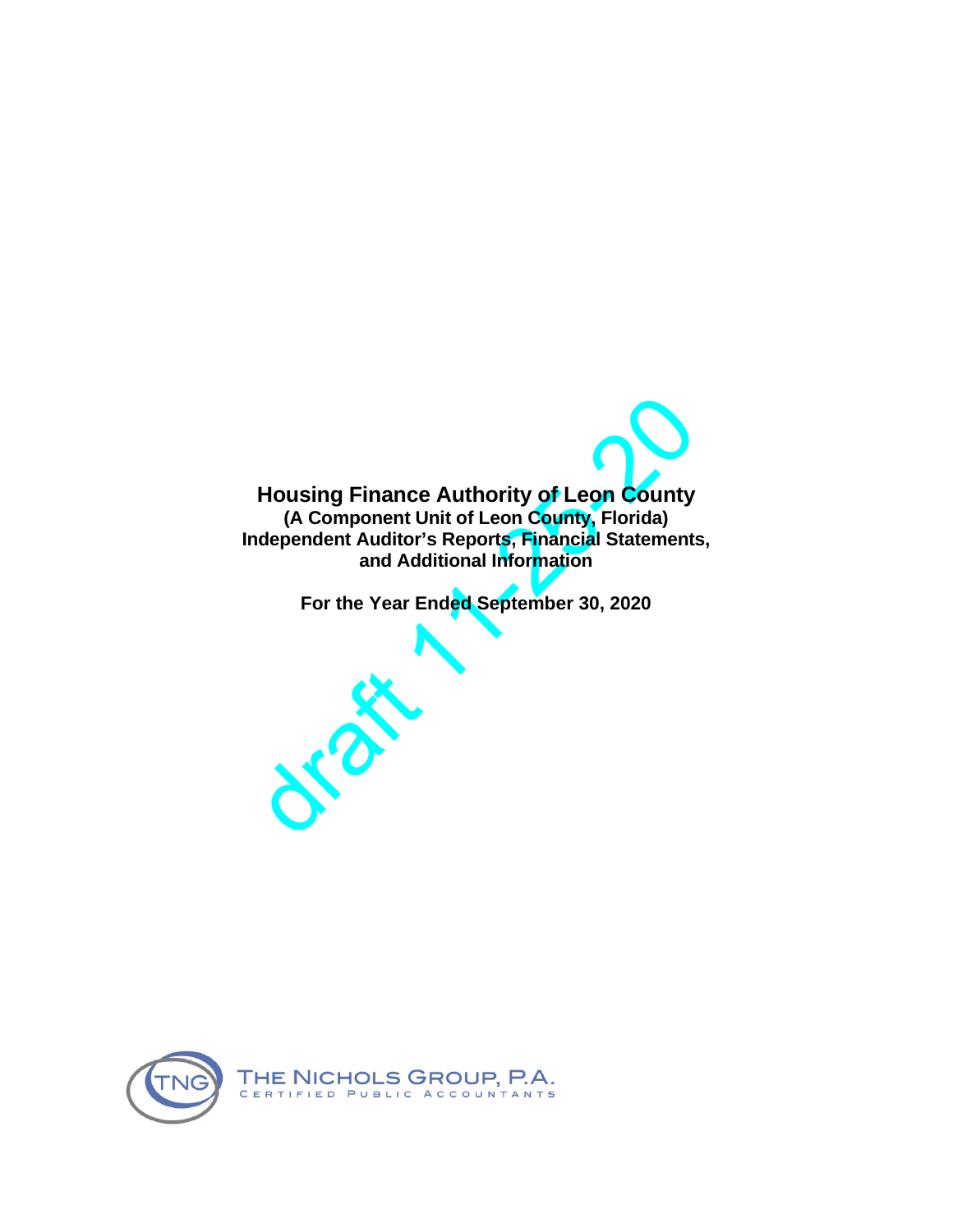# **Housing Finance Authority of Leon County (A Component Unit of Leon County, Florida) Independent Auditor's Reports, Basic Financial Statements, and Additional Information For the Year Ended September 30, 2020**

# **TABLE OF CONTENTS**

**Page**

# draft 11-25-20 FINANCIAL SECTION Independent Auditor's Report ........................................................................................ 1 Management's Discussion and Analysis (MD&A)................................................................... 3 Basic Financial Statements: Statement of Net Position ....................................................................................... 7 Statement of Revenues, Expenses and Changes in Net Position ........................... 8 Statement of Cash Flows........................................................................................ 9 Notes to Basic Financial Statements...................................................................................... 10 ADDITIONAL INFORMATION Independent Auditor's Report on Internal Control over Financial Reporting and on Compliance and Other Matters Based on an Audit of Financial Statements Performed in Accordance with *Government Auditing Standards ...............................*16 Independent Auditor's Report on Compliance with Section 218.415, Florida Statutes..................................................................................................................... 18 Management Letter .......................................................................................................19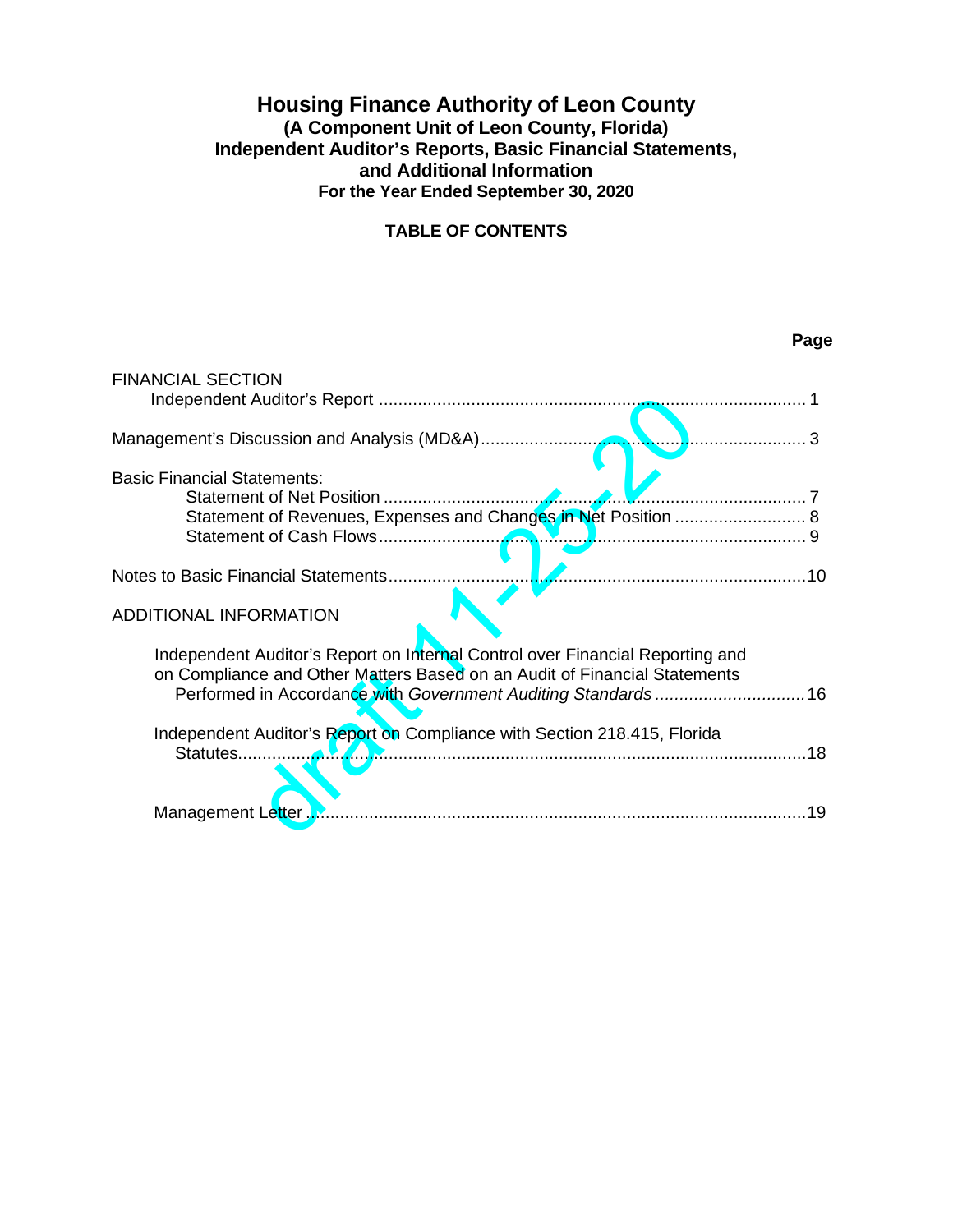# FINANCIAL SECTION **FINANCIAL SECTION**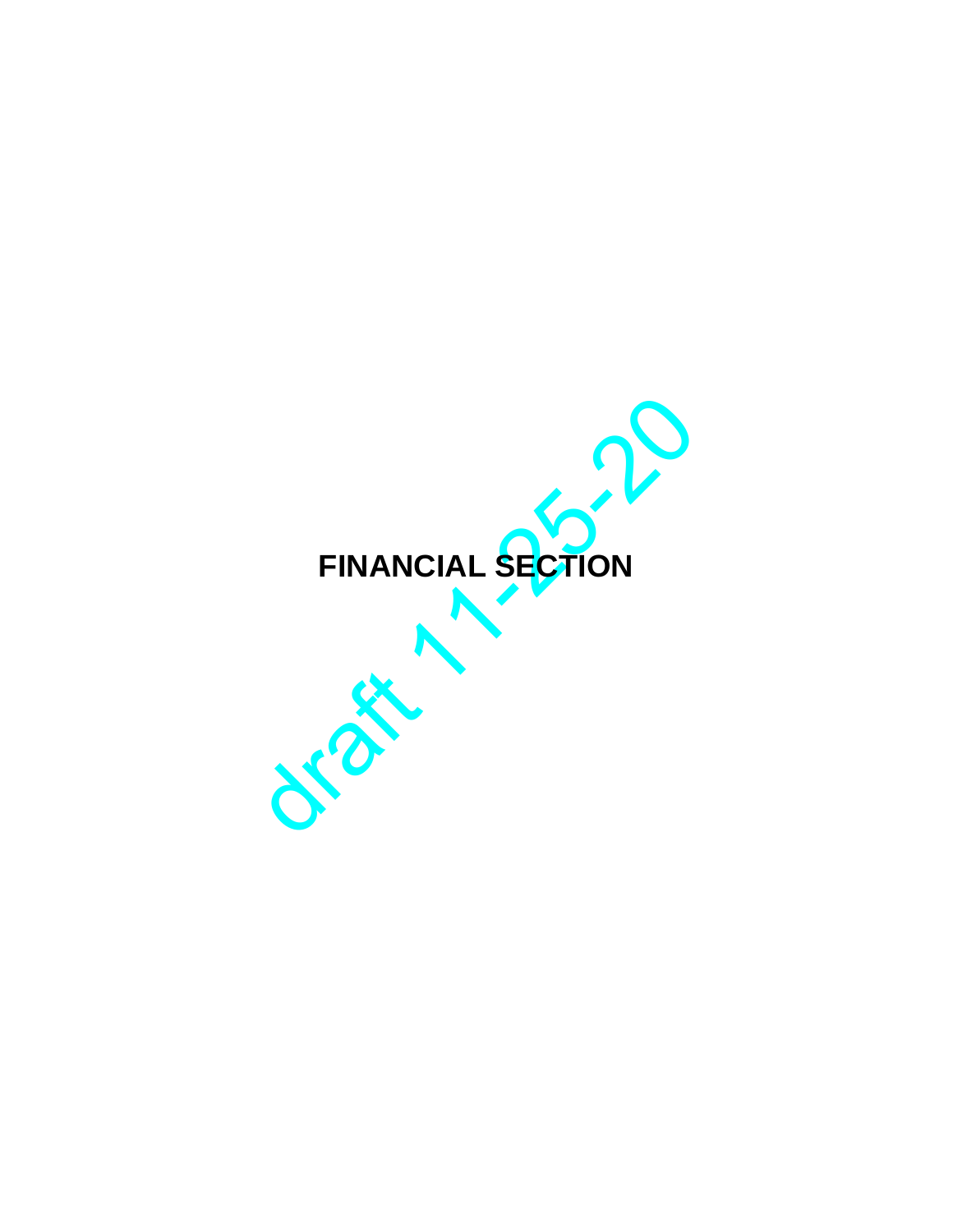

# **INDEPENDENT AUDITOR'S REPORT**

To the Board Members of the Housing Finance Authority of Leon County, Florida Tallahassee, Florida

### **Report on the Financial Statements**

We have audited the accompanying financial statements of the business-type activities of the Housing Finance Authority of Leon County, Florida (Authority), a component unit of Leon County, Florida, as of and for the year ended September 30, 2020, and the related notes to the financial statements, which collectively comprise the Authority's basic financial statements as listed in the table of contents.

# **Management's Responsibility for the Financial Statements**

Management is responsible for the preparation and fair presentation of these financial statements in accordance with accounting principles generally accepted in the United States of America; this includes the design, implementation, and maintenance of internal control relevant to the preparation and fair presentation of financial statements that are free from material misstatement, whether due to fraud or error.

### **Auditor's Responsibility**

Nuthority of Leon County, Florida (Authority), a component u<br>for the year ended September 30, 2020, and the related no<br>collectively comprise the Authority's basic financial statements<br>sponsibility for the Financial Stateme Our responsibility is to express opinions on these financial statements based on our audit. We conducted our audit in accordance with auditing standards generally accepted in the United States of America and the standards applicable to financial audits contained in *Government Auditing Standards*, issued by the Comptroller General of the United States. Those standards require that we plan and perform the audit to obtain reasonable assurance about whether the financial statements are free from material misstatement.

An audit involves performing procedures to obtain audit evidence about the amounts and disclosures in the financial statements. The procedures selected depend on the auditor's judgment, including the assessment of the risks of material misstatement of the financial statements, whether due to fraud or error. In making those risk assessments, the auditor considers internal control relevant to the entity's preparation and fair presentation of the financial statements in order to design audit procedures that are appropriate in the circumstances, but not for the purpose of expressing an opinion on the effectiveness of the entity's internal control. Accordingly, we express no such opinion. An audit also includes evaluating the appropriateness of accounting policies used and the reasonableness of significant accounting estimates made by management, as well as evaluating the overall presentation of the financial statements.

We believe that the audit evidence we have obtained is sufficient and appropriate to provide a basis for our audit opinions.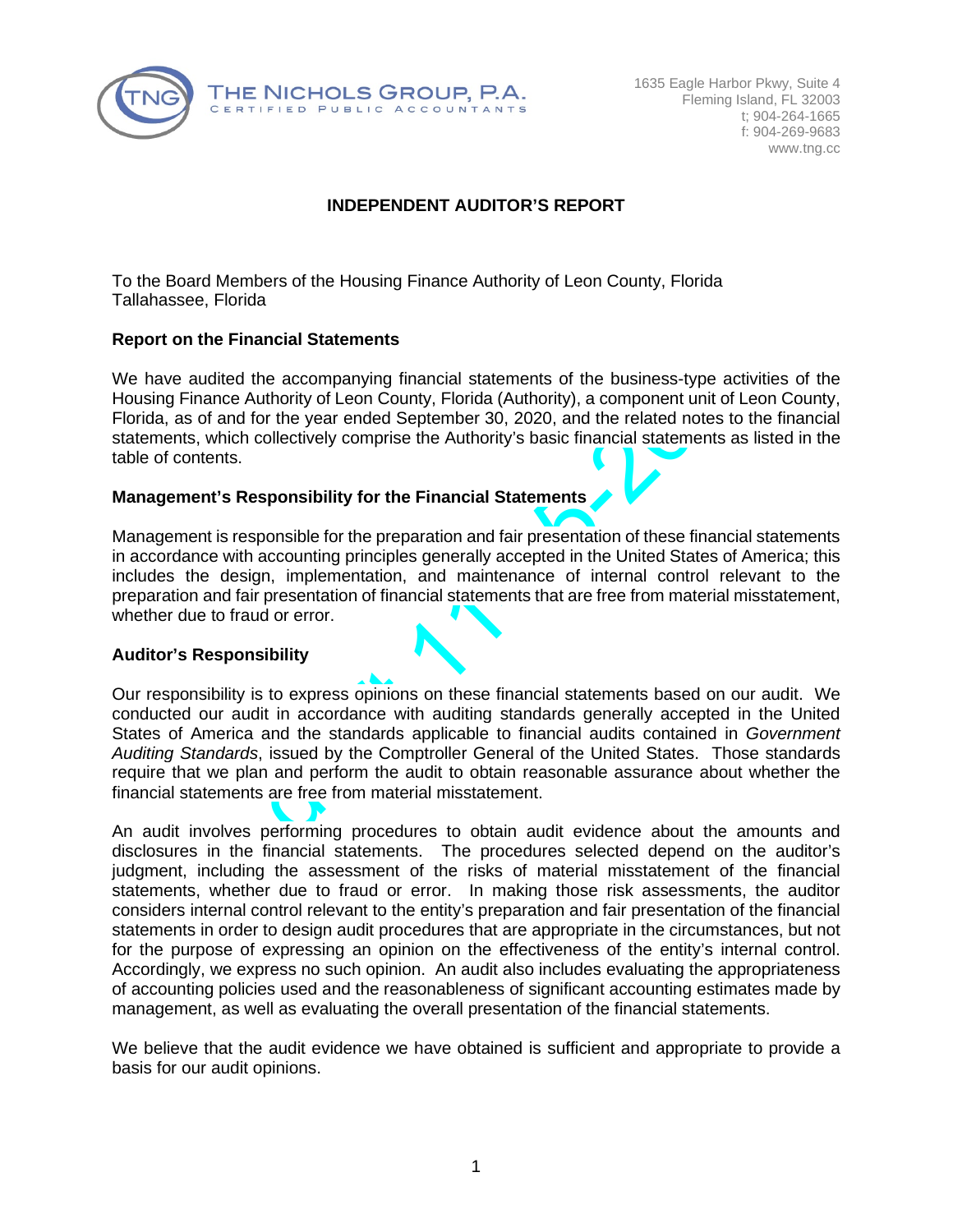# **Opinions**

In our opinion, the financial statements referred to above present fairly, in all material respects, the respective financial position of the business-type activities of the Authority as of September 30, 2020, and the respective changes in financial position, and cash flows thereof for the year then ended in accordance with accounting principles generally accepted in the United States of America.

# **Other Matters**

# *Required Supplementary Information*

ts. Such information, although not a part of the basic finar<br>wernmental Accounting Standards Board, who considers it<br>orbiting for placing the basic financial statements in an appro-<br>pricrial context. We have applied certai Accounting principles generally accepted in the United States of America require that the management's discussion and analysis on pages 3-6 be presented to supplement the basic financial statements. Such information, although not a part of the basic financial statements, is required by the Governmental Accounting Standards Board, who considers it to be an essential part of financial reporting for placing the basic financial statements in an appropriate operational, economic, or historical context. We have applied certain limited procedures to the required supplementary information in accordance with auditing standards generally accepted in the United States of America, which consisted of inquiries of management about the methods of preparing the information and comparing the information for consistency with management's responses to our inquiries, the basic financial statements, and other knowledge we obtained during our audit of the basic financial statements. We do not express an opinion or provide any assurance on the information because the limited procedures do not provide us with sufficient evidence to express an opinion or provide any assurance.

# **Other Reporting Required by** *Government Auditing Standards*

In accordance with *Government Auditing Standards*, we have also issued our report dated November 24, 2020, on our consideration of the Authority's internal control over financial reporting and on our tests of its compliance with certain provisions of laws, regulations, contracts, and grant agreements and other matters. The purpose of that report is to describe the scope of our testing of internal control over financial reporting and compliance and the results of that testing, and not to provide an opinion on the effectiveness of the Authority's internal control over financial reporting or on compliance. That report is an integral part of an audit performed in accordance with *Government Auditing Standards* in considering the Authority's internal control over financial reporting and compliance.

the Wichels Group

The Nichols Group, PA Certified Public Accountants Fleming Island, Florida

November 24, 2020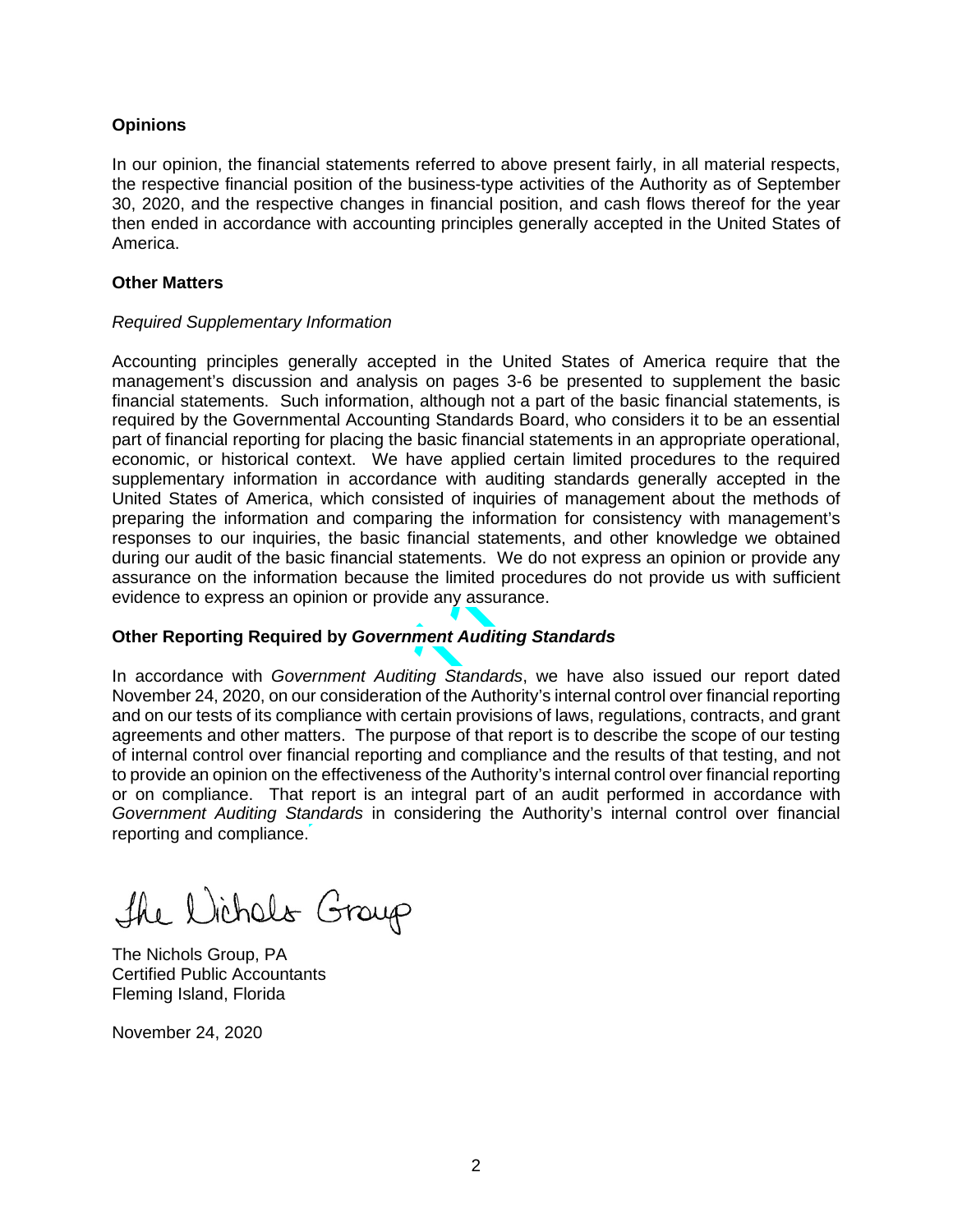# **Management's Discussion and Analysis**

(Unaudited)

This section of the Housing Finance Authority of Leon County, Florida's (Authority), a component unit of Leon County, Florida, financial statements presents management's discussion and analysis of the Authority's financial performance during the fiscal year that ended on September 30, 2020. Please read it in conjunction with the financial statements, which follow this section.

## **Financial Highlights**

The Authority's mission is to provide financing for affordable housing or rental housing to persons and families of low, moderate, or middle income and capital investments in such housing. In pursuit of its mission, the Authority receives fees and proceeds from the sale of tax bonds and surplus land properties, program participation, and lien payoffs from housing rehabilitation projects.

The Authority's net position increased by \$134,006 or 11% in Fiscal Year 2020.

During the same period, the Authority's revenues increased from \$261,295 to \$262,750, an increase of \$1,455 or 1%. Expenses increased from \$116,303 to \$128,744, an increase of \$12,441 or 11%.

# **The Authority**

erties, program participation, and lien payofts from hot<br>
in et position increased by \$134,006 or 11% in Fiscal Year.<br>
The period, the Authority's revenues increased from \$261,29<br>
\$1,455 or 1%. Expenses increased from \$116 The Authority was created as a public body corporate and politic in accordance with the Florida Housing Finance Authority Law, Part IV of Chapter 159, *Florida Statutes*, as amended, and Ordinance No. 80-39 enacted by the Board of County Commissioners of Leon County, Florida on June 10, 1980. The Authority is a component unit of Leon County, Florida (County). The Authority has no component units.

The Authority encourages investments by private enterprise and stimulates construction and rehabilitation of housing through use of public financing. The Authority is authorized to issue and sell bonds, but first must seek approval of the Leon County Board of County Commissioners (BCC).

Since its creation, the Authority has issued or joined with other counties to issue mortgage revenue bonds.

### **Overview of the Financial Statements**

The financial statements consist of two parts: management's discussion and analysis (MD&A) and the basic financial statements. The basic financial statements also include notes that explain in more detail some of the information in the financial statements.

The Authority's Basic Financial Statements have been prepared using the accrual basis of accounting. Revenues are recorded when earned and expenses are recorded when incurred. The Authority accounts for its financial activities through the use of an enterprise fund. See the note to the Basic Financial Statements for a summary of the Authority's significant accounting policies.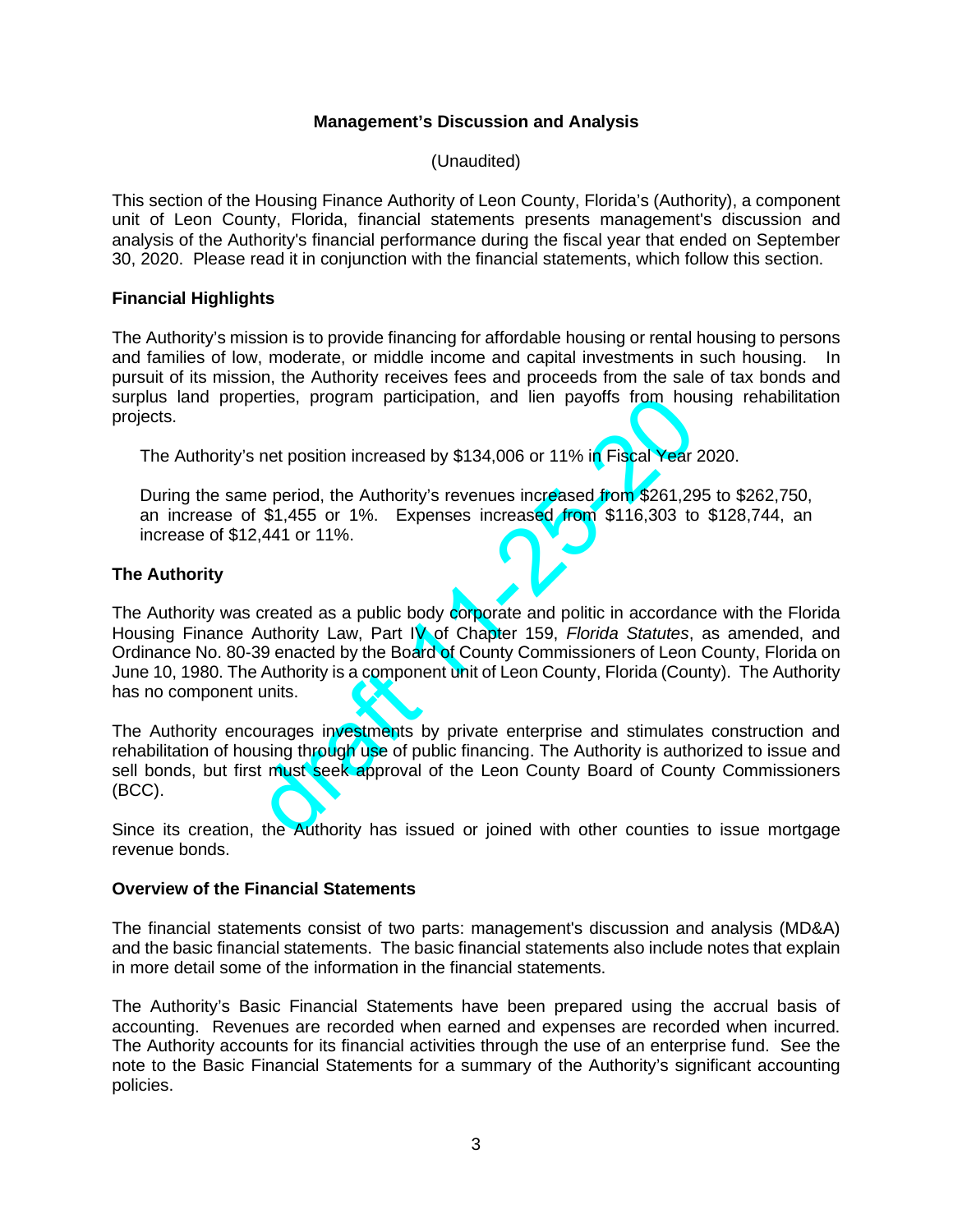# **Required Basic Financial Statements**

The financial statements of the Authority report information about the Authority using accounting methods similar to those used by private sector companies. These statements offer short-term and long-term financial information about its activities. The Statement of Net Position includes all of the Authority's assets and liabilities and provides information about the nature and amounts of investments in resources (assets) and the obligations to Authority creditors (liabilities). The assets and liabilities are presented in a classified format, which distinguishes between current and long-term assets and liabilities. It also provides the basis for computing rate of return, evaluating the capital structure of the Authority and assessing the liquidity and financial flexibility of the Authority.

All of the current year's revenues and expenses are accounted for in the Statement of Revenues, Expenses, and Changes in Net Position. This statement measures the success of the Authority's operations over the past year and can be used to determine whether the Authority has successfully recovered all of its costs through its services provided, as well as its profitability and credit worthiness.

The final required financial statement is the Statement of Cash Flows. The primary purpose of this statement is to provide information about the Authority's cash receipts and cash payments during the reporting period. The statement reports cash receipts, cash payments, and net changes in cash resulting from operating, investing, non-capital financing and financing activities and provides answers to such questions as where did cash come from, what was cash used for and what was the change in the cash balance during the reporting period.

### **Financial Analysis**

the past year and can be used to determine whether<br>ered all of its costs through its services provided, as well as<br>financial statement is the Statement of Cash Flows. The<br>provide information about the Authority's cash rece Our analysis of the financial statements of the Authority begins below. The Statement of Net Position and the Statement of Revenues, Expenses, and Changes in Net Position report information about the Authority's activities and is one way to measure financial health or financial position. These two statements report the net position (the difference between assets and liabilities) of the Authority and changes in them. Over time, increases or decreases in the Authority's net position are one indicator of whether its financial health is improving or deteriorating. However, you will need to consider other non-financial factors such as changes in interest rates, economic conditions, regulations and new or changed government legislation.

# **Net Position**

To begin our analysis, a summary of the Authority's Statements of Net Position is presented in Table A. The Authority has no capital assets.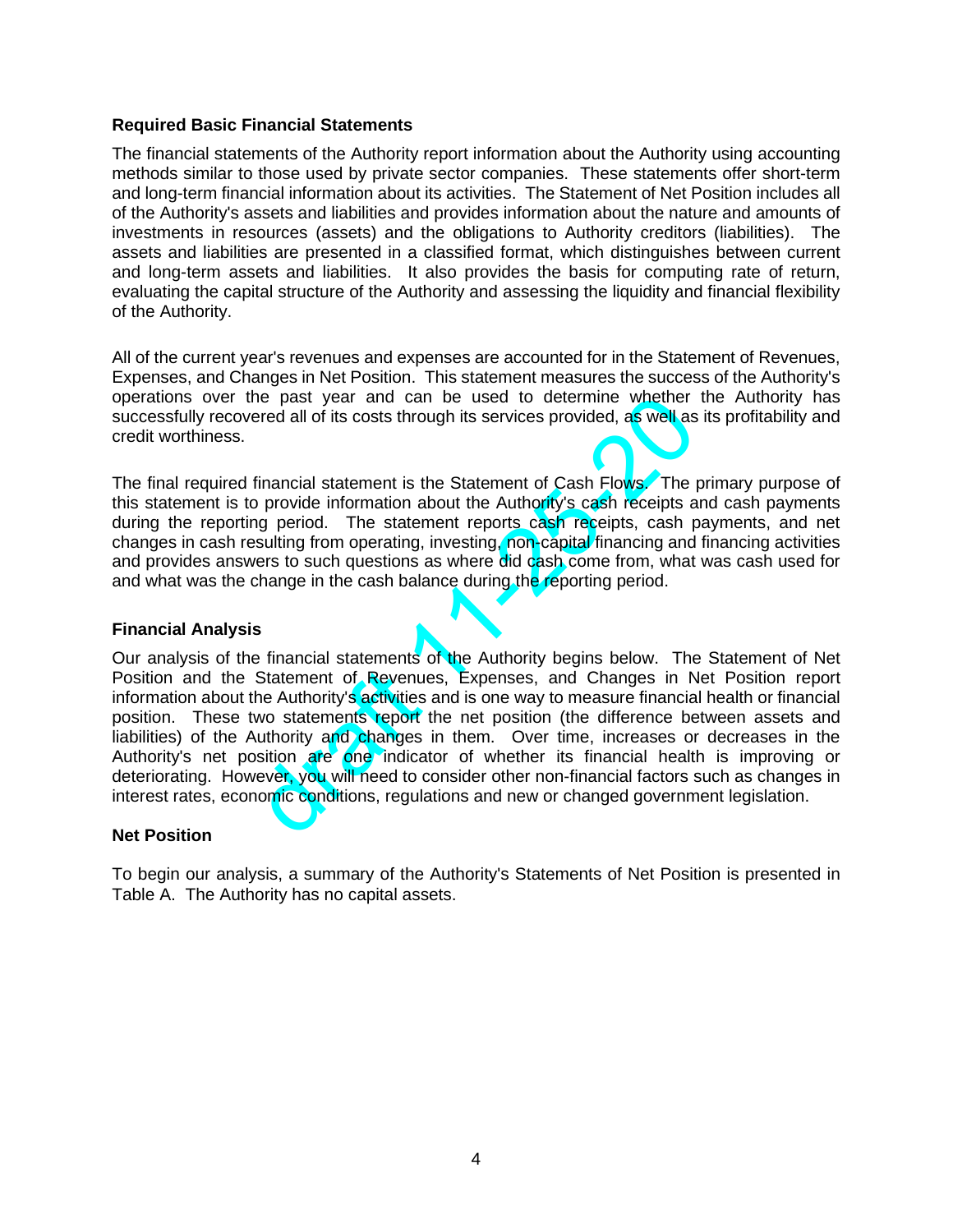# **Table A Condensed Statements of Net Position**

|                            | <b>Fiscal Year</b> | <b>Fiscal Year</b> | <b>Dollar</b> | Percentage |
|----------------------------|--------------------|--------------------|---------------|------------|
|                            | 2020               | 2019               | Change        | Change     |
| Current assets             | \$1,037,742        | 843,966<br>\$      | 193,776<br>\$ | 22.96%     |
| Noncurrent assets          | 367,624            | 405,085            | (37, 461)     | $-9.25%$   |
| Total assets               | 1,405,366          | 1,249,051          | 156,315       | 12.51%     |
| <b>Current liabilities</b> | 26,896             | 4,587              | 22,309        | 486.35%    |
| Net assets                 |                    |                    |               |            |
| Unrestricted               | 1,378,470          | 1,244,464          | 134,006       | 10.77%     |
| Total net position         | \$1,378,470        | \$1,244,464        | 134,006       | 10.77%     |

ended September 30, 2020, current assets increased by<br>
1180k increase in cash and cash equivalents from current year.<br>
decreased by \$37k or 9.25%, primarily attributable to mortgrent year.<br>
creased by \$22k or 486.35%, as a During fiscal year ended September 30, 2020, current assets increased by \$194k or 22.96%, consisting of (a) \$180k increase in cash and cash equivalents from current year operations, and (b) \$14k increase in receivables at year-end.

Noncurrent assets decreased by \$37k or 9.25%, primarily attributable to mortgage loan proceeds received in the current year.

Current liabilities increased by \$22k or 486.35%, as a result of a \$25k good faith deposit received during the current year.

Net position increased by \$134k or 10.77%, representing net earnings recognized in the current year.

# **Revenues, Expense and Changes in Net Position**

A summary of the Authority's Statements of Revenues, Expense and Changes in Net Position is presented in Table B.

# **Table B Condensed Statements of Revenues, Expenses and Changes in Net Position**

|                           | <b>Fiscal Year</b><br>2020 | <b>Fiscal Year</b><br>2019 | <b>Dollar</b><br>Change | Percentage<br>Change |
|---------------------------|----------------------------|----------------------------|-------------------------|----------------------|
| Operating revenues        | 254,076<br>S               | 245,068<br>\$              | \$<br>9,008             | 3.68%                |
| Nonoperating revenues     | 8,674                      | 16,227                     | (7, 553)                | $-46.55%$            |
| Total revenues            | 262,750                    | 261,295                    | 1,455                   | 0.56%                |
| <b>Operating Expenses</b> | 128,744                    | 116,303                    | 12,441                  | 10.70%               |
| Changes in net position   | 134,006                    | 144,992                    | (10,986)                | -7.58%               |
| Beginning net position    | 1,244,464                  | 1,099,472                  | 144,992                 | 13.19%               |
| Ending net position       | \$1,378,470                | \$1,244,464                | \$<br>134,006           | 10.77%               |

Operating income increased by \$9k, or 3.68%. The change is primarily attributable to \$35k bond closing fees collected in the current year, offset by a \$25k decrease in proceeds from sale of surplus land properties.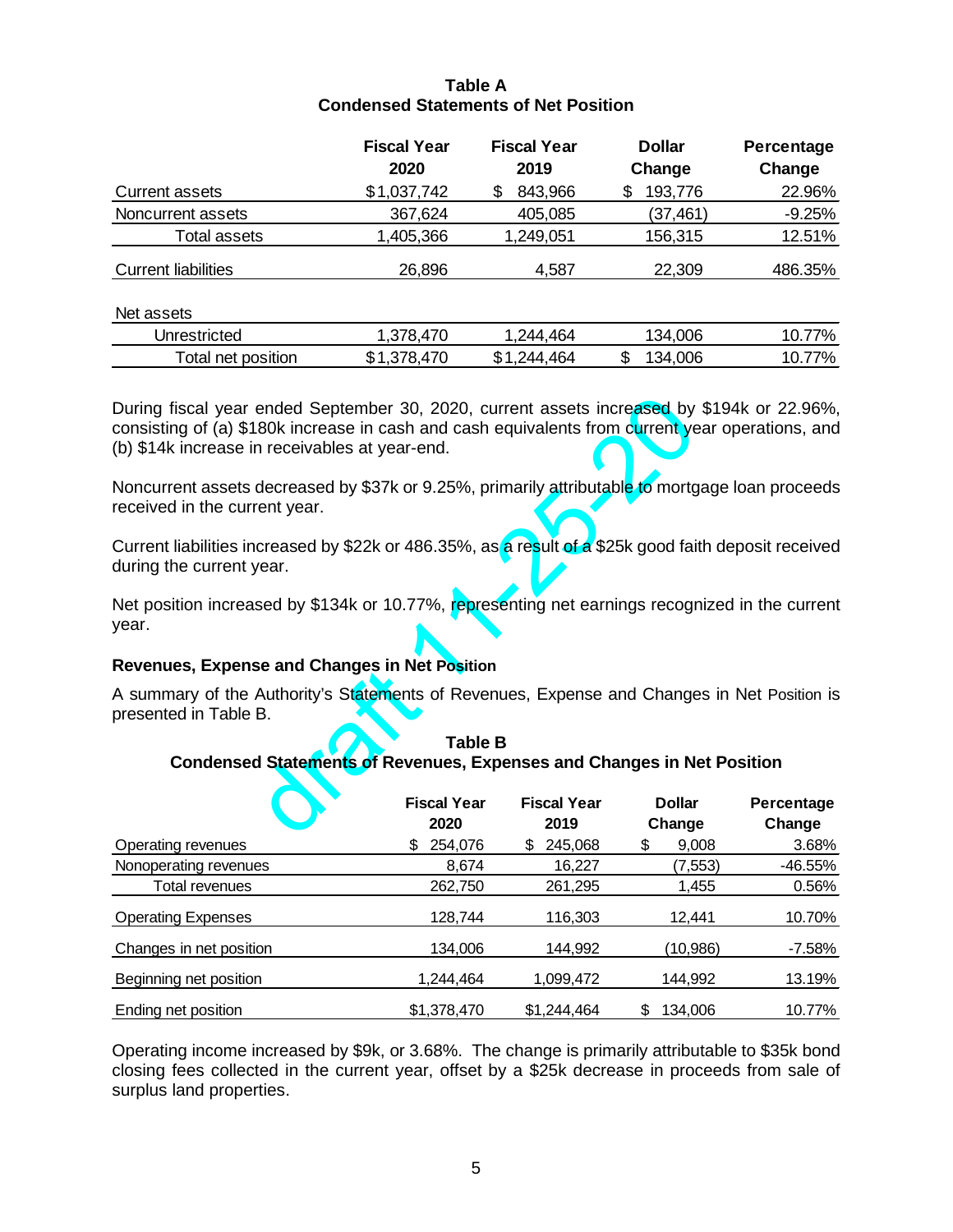Operating expenses increased by \$12k or 10.7%, consisting primarily of a \$18k increase in Emergency Repairs program expenses, less a \$6k reduction in travel expenses.

# **Cash Flows**

A summary of the Authority's Statement of Cash Flows for the current fiscal year is presented in Table C. It presents the major sources and uses of cash and cash equivalents. For purposes of the Statement of Cash Flows, the Authority considers all currency and demand deposits with banks or other financial institutions to be cash and cash equivalents.

| Condensed Statement of Cash Flows                                                                                                                                                                                                                                                                                                                                                                                                                                                                                                                                                           |                                          |           |    |               |            |          |         |
|---------------------------------------------------------------------------------------------------------------------------------------------------------------------------------------------------------------------------------------------------------------------------------------------------------------------------------------------------------------------------------------------------------------------------------------------------------------------------------------------------------------------------------------------------------------------------------------------|------------------------------------------|-----------|----|---------------|------------|----------|---------|
|                                                                                                                                                                                                                                                                                                                                                                                                                                                                                                                                                                                             | <b>Fiscal Year</b><br><b>Fiscal Year</b> |           |    | <b>Dollar</b> | Percentage |          |         |
|                                                                                                                                                                                                                                                                                                                                                                                                                                                                                                                                                                                             |                                          | 2020      |    | 2019          |            | Change   | Change  |
| Net cash provided by operating activities                                                                                                                                                                                                                                                                                                                                                                                                                                                                                                                                                   | S                                        | 133,411   | \$ | 116,367       | \$.        | 17,044   | 14.65%  |
| Net cash provided by noncapital financing activities                                                                                                                                                                                                                                                                                                                                                                                                                                                                                                                                        |                                          | 37,461    |    | 23,571        |            | 13,890   | 58.93%  |
| Net cash provided by investment activities                                                                                                                                                                                                                                                                                                                                                                                                                                                                                                                                                  |                                          | 8,674     |    | 16,227        |            | (7, 553) | -46.55% |
| Net increase in cash and cash equivalents                                                                                                                                                                                                                                                                                                                                                                                                                                                                                                                                                   |                                          | 179,546   |    | 156,165       |            | 23,381   | 14.97%  |
| Cash and cash equivalents at beginning of year                                                                                                                                                                                                                                                                                                                                                                                                                                                                                                                                              |                                          | 819,289   |    | 663,124       |            | 156,165  | 23.55%  |
| Cash and cash equivalents at end of year                                                                                                                                                                                                                                                                                                                                                                                                                                                                                                                                                    |                                          | \$998,835 |    | \$ 819,289    | \$         | 179,546  | 21.91%  |
| Cash and cash equivalents increased by \$180k during the current year, primarily consisting of (a)<br>\$149k proceeds from surplus land property sales, (b) \$35k bond closing fees, (c) \$57k developer<br>fees and good faith deposits, and (d) \$63k proceeds from repayment of down payment assistance<br>loans, offset by (e) \$131k disbursements for operating expenses.<br><b>Bond Programs</b>                                                                                                                                                                                     |                                          |           |    |               |            |          |         |
| The Authority has issued revenue bonds for the development of multi-family housing projects. As<br>of September 30, 2020, there were 2 revenue bonds outstanding with an aggregate principal<br>amount payable of $$27,461,080$ .<br><b>Economic Factors and Next Year's Budget</b><br>The Authority's Board of Directors and management considered many factors when setting the<br>fiscal year 2021 budget. These factors include the expected operating costs of the Authority, as<br>well as projected bond issuance costs for single and multi-family projects, which in turn consider |                                          |           |    |               |            |          |         |
| queb footere es estiginated penulation grouth of the pertigination county and the esenemy of the                                                                                                                                                                                                                                                                                                                                                                                                                                                                                            |                                          |           |    |               |            |          |         |

# **Table C Condensed Statement of Cash Flows**

# **Bond Programs**

# **Economic Factors and Next Year's Budget**

The Authority's Board of Directors and management considered many factors when setting the fiscal year 2021 budget. These factors include the expected operating costs of the Authority, as well as projected bond issuance costs for single and multi-family projects, which in turn consider such factors as anticipated population growth of the participating county and the economy of the region as a whole.

# **Requests for Information**

This financial report is designed to provide a general overview of the Authority's finances for all those with an interest in the Authority's finances and to demonstrate the Authority's accountability for the money it receives. Questions concerning any of the information provided in this report or requests for additional information should be addressed to the Housing Finance Authority of Leon County, 918 Railroad Avenue, Tallahassee, FL 32310.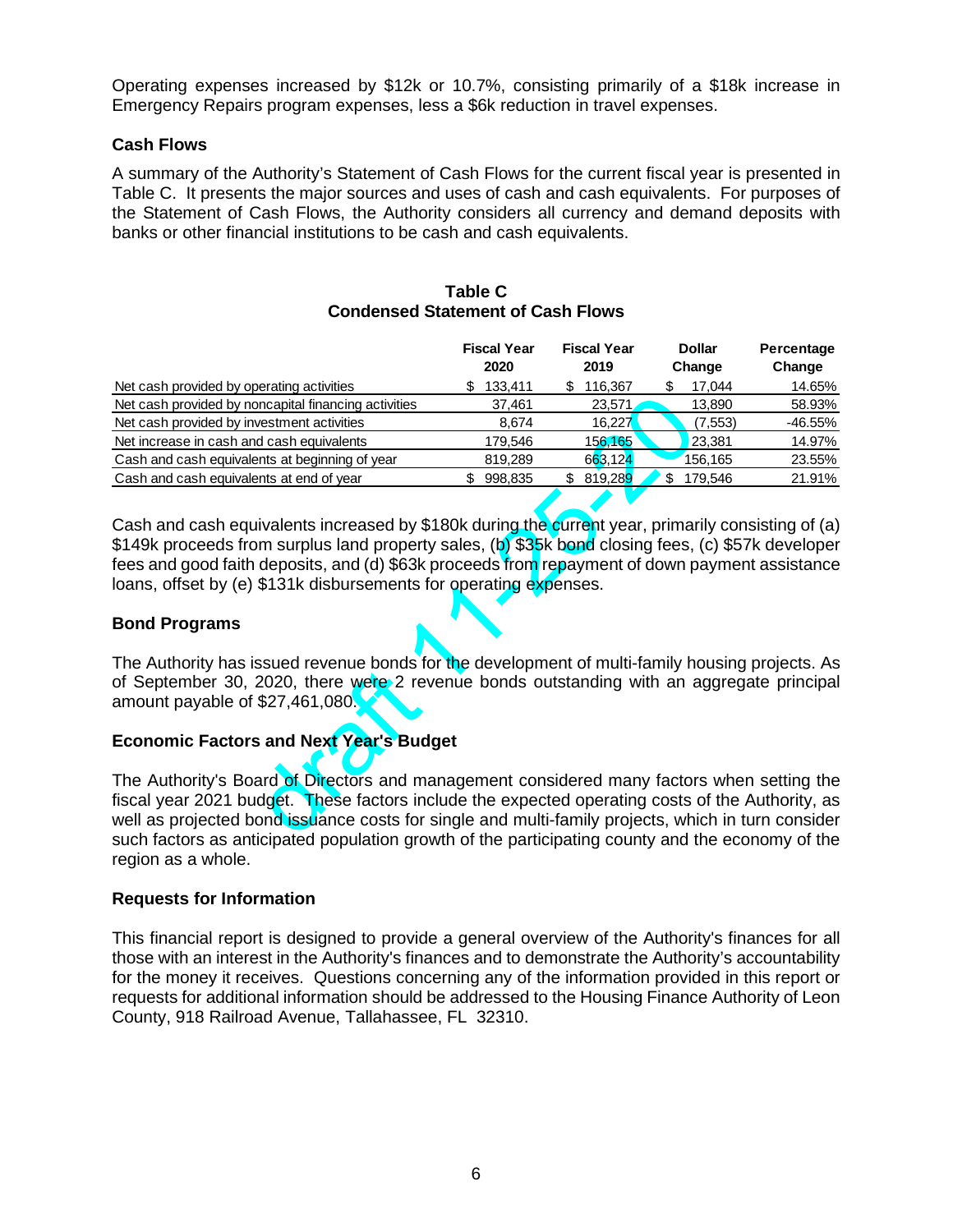# **Housing Finance Authority of Leon County (A Component Unit of Leon County, Florida) Statement of Net Position September 30, 2020**

| <b>ASSETS</b>                                     |               |
|---------------------------------------------------|---------------|
| Current assets:                                   |               |
| Cash and cash equivalents                         | \$<br>998,835 |
| Due from other governments                        | 27,168        |
| <b>Issuer fees receivable</b>                     | 11,739        |
| <b>Total current assets</b>                       | 1,037,742     |
| Noncurrent assets:                                |               |
| Mortgage loans receivable - net of allowance      | 367,624       |
| <b>Total noncurrent assets</b>                    | 367,624       |
| <b>Total assets</b>                               | 1,405,366     |
| <b>LIABILITIES</b><br><b>Current liabilities:</b> |               |
| Accounts payable and accrued expenses             | 1,896         |
| Good faith deposits                               | 25,000        |
| <b>Total current liabilities</b>                  | 26,896        |
| <b>NET POSITION</b>                               |               |
| Unrestricted                                      | 1,378,470     |
| Total net position                                | \$1,378,470   |
|                                                   |               |

The accompany notes are an integral part of these statements.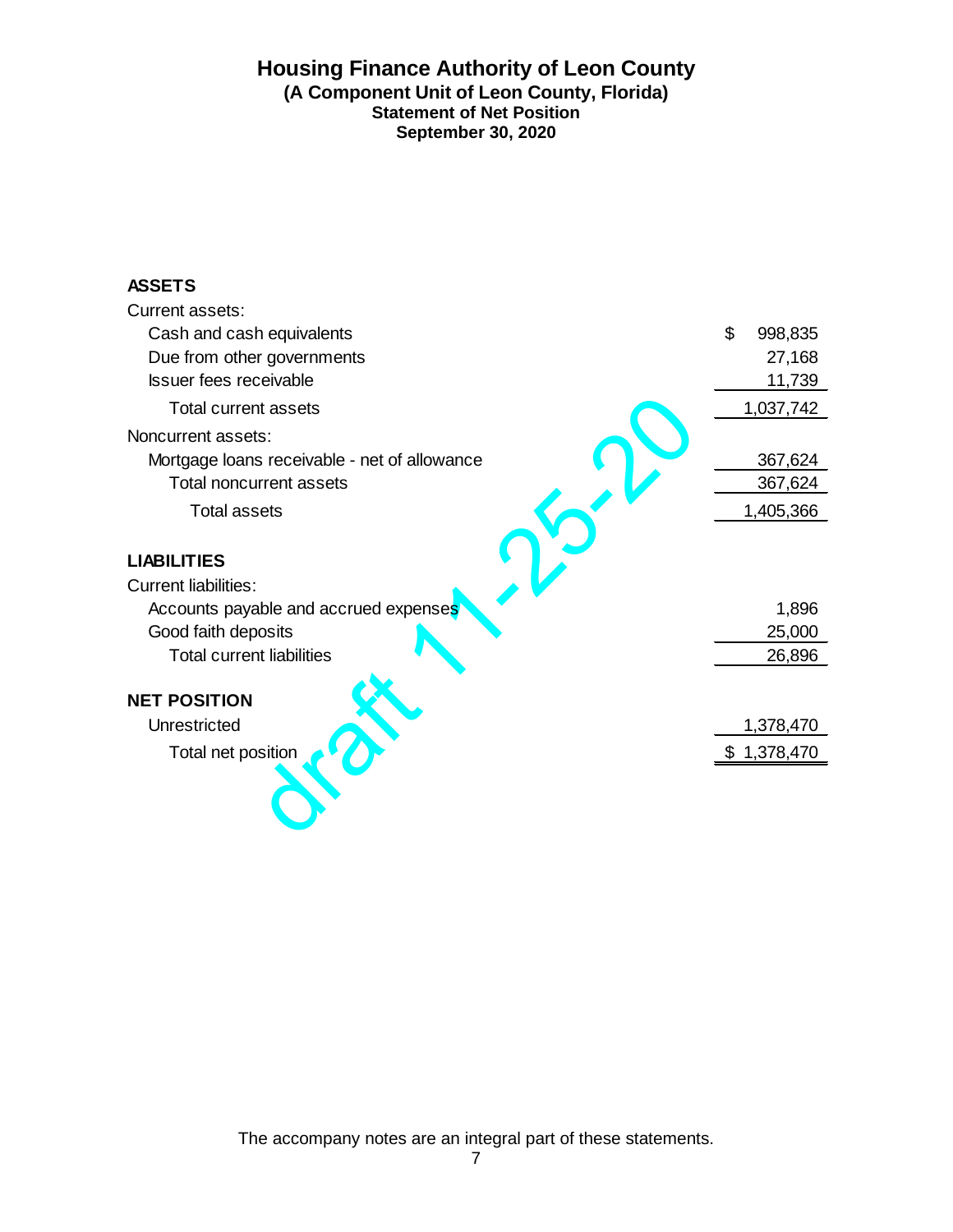# **Housing Finance Authority of Leon County (A Component Unit of Leon County, Florida) Statement of Revenues, Expenses, and Changes in Net Position For the Year Ended September 30, 2020**

| Operating revenues:                                 |              |
|-----------------------------------------------------|--------------|
| Charges for services                                | \$<br>43,319 |
| TBA program income                                  | 11,444       |
| Sale of surplus land properties                     | 159,249      |
| Other Income                                        | 40,064       |
| Total operating revenues                            | 254,076      |
| Operating expenses:                                 |              |
| Advertising and promotional                         | 4,000        |
| Accounting and auditing                             | 10,000       |
| Books, publications, subscriptions, and memberships | 1,175        |
| <b>Insurance</b>                                    | 3,612        |
| Legal and professional                              | 53,728       |
| Office and supplies                                 | 1,706        |
| Printing and binding                                | 523          |
| Other program expenses                              | 54,000       |
| Total operating expenses                            | 128,744      |
| Operating income                                    | 125,332      |
| Nonoperating revenue:                               |              |
| Investment interest income                          | 8,674        |
| Total nonoperating revenue                          | 8,674        |
| Changes in net position                             | 134,006      |
| Beginning net position                              | 1,244,464    |
| Total net position - ending                         | 1,378,470    |
|                                                     |              |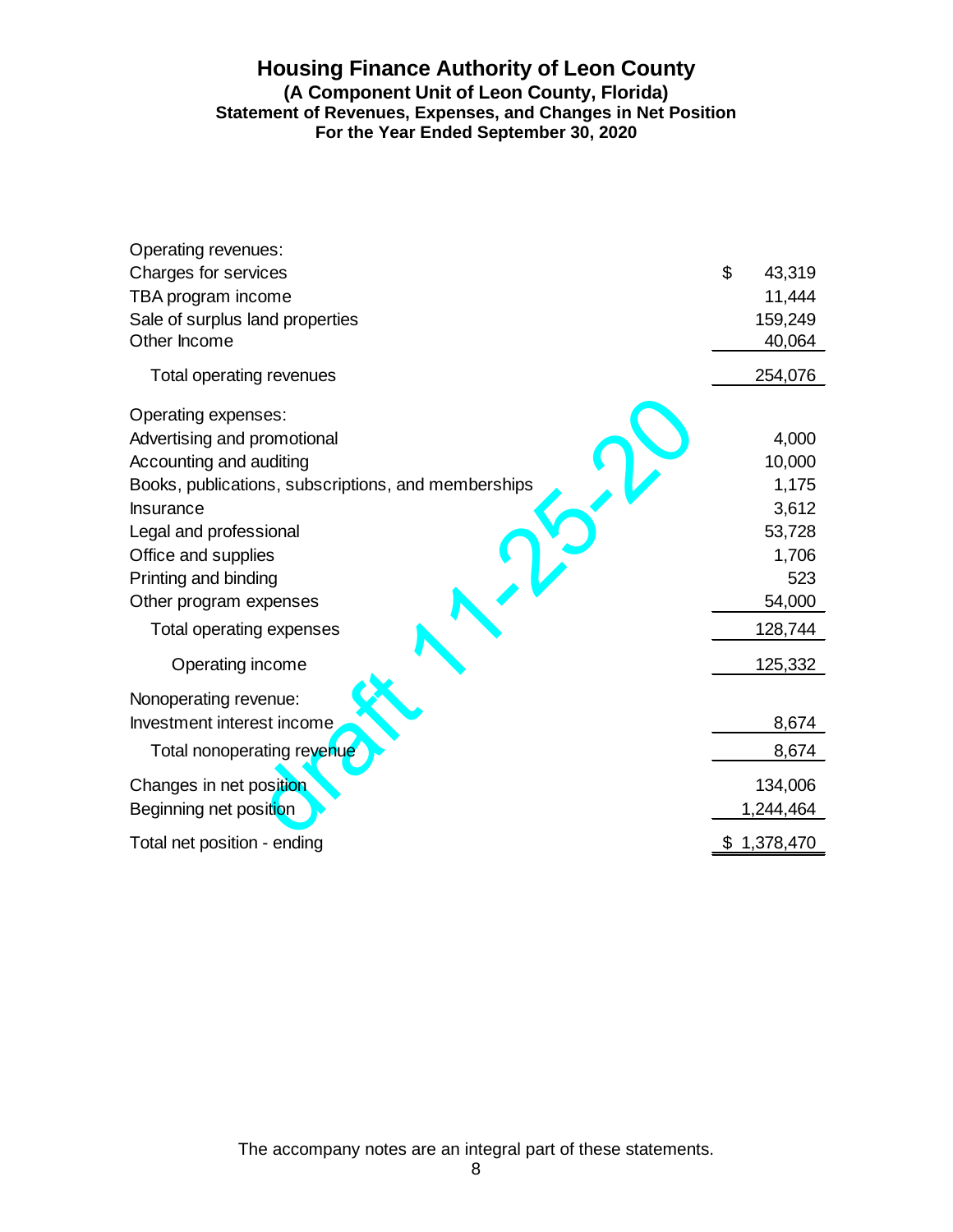# **Housing Finance Authority of Leon County (A Component Unit of Leon County, Florida) Statement of Cash Flows For the Year Ended September 30, 2020**

| <b>CASH FLOWS FROM OPERATING ACTIVITIES</b>                                        |               |
|------------------------------------------------------------------------------------|---------------|
| Cash received from fees and other income                                           | \$<br>255,893 |
| Cash received from other governments                                               | 8,953         |
| Cash payments for general and administrative expense                               | (77, 435)     |
| Cash payments for program services                                                 | (54,000)      |
| Net cash provided by operating activities                                          | 133,411       |
| <b>CASH FLOWS FROM NONCAPITAL FINANCING ACTIVITIES</b>                             |               |
| Collections on housing assistance loans, net                                       | 37,461        |
| Net cash provided by noncapital financing activities                               | 37,461        |
| <b>CASH FLOWS FROM INVESTING ACTIVITIES</b>                                        |               |
| Receipt of investment interest                                                     | 8,674         |
| Net cash provided by investing activities                                          | 8,674         |
| Total increase in cash and cash equivalents                                        | 179,546       |
| Cash and cash equivalents, beginning of year                                       | 819,289       |
| Cash and cash equivalents, end of yean                                             | \$<br>998,835 |
| RECONCILIATION OF OPERATING INCOME TO NET CASH<br>PROVIDED BY OPERATING ACTIVITIES |               |
| Operating income                                                                   | \$<br>125,332 |
| Adjustments to reconcile operating income to net                                   |               |
| cash provided by operating activities:                                             |               |
| Change in assets and liabilities:                                                  |               |
| Due from other governments                                                         | (2, 491)      |
| <b>Issuer fees receivable</b>                                                      | (11, 739)     |
| Accounts payable and accrued expenses                                              | (2,691)       |
| Good faith deposits                                                                | 25,000        |
| Total adjustments                                                                  | 8,079         |
| Net cash provided by operating activities                                          | \$<br>133,411 |

The accompany notes are an integral part of these statements.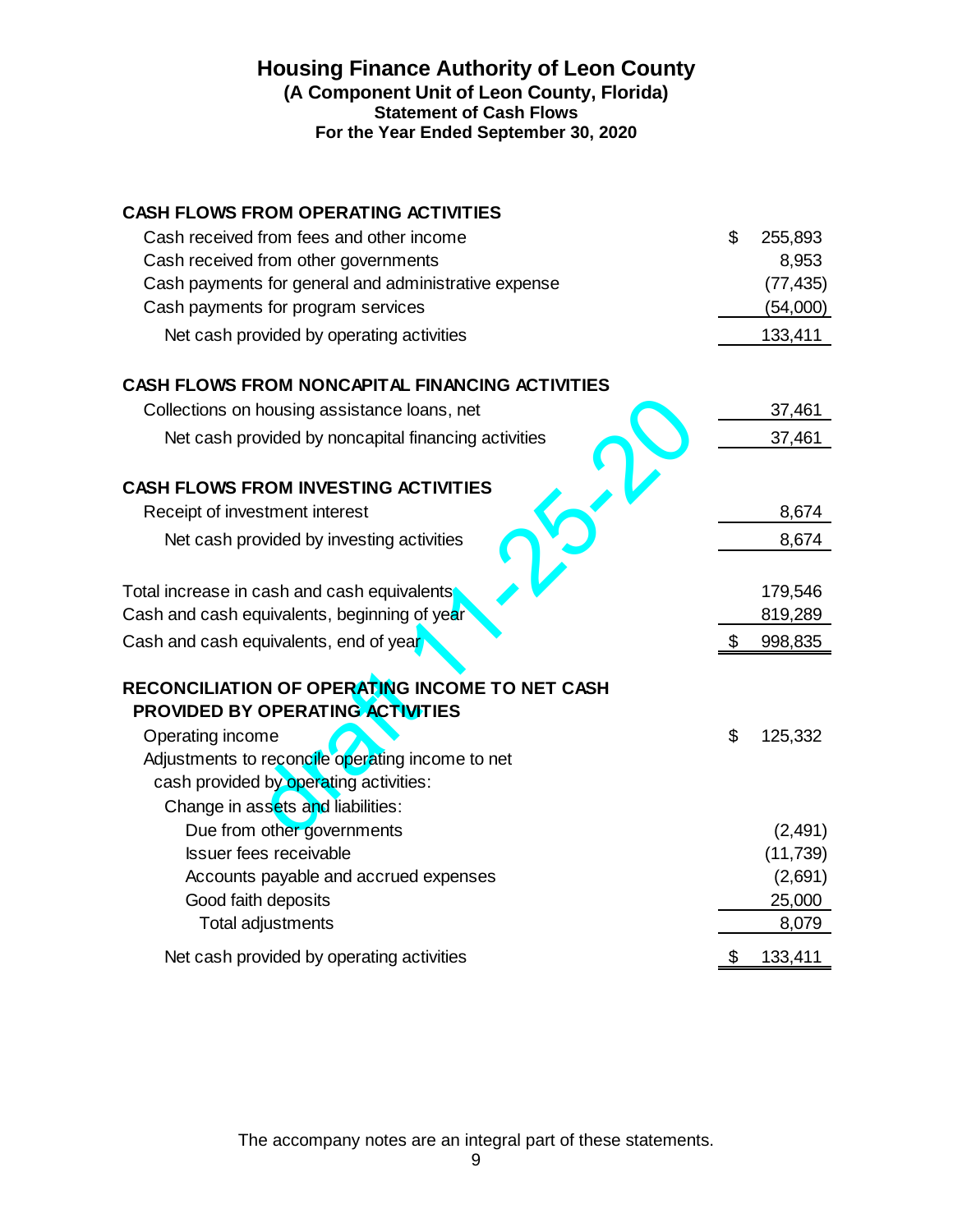# **1. Significant accounting policies**

The accounting principles and policies of the Housing Finance Authority of Leon County, Florida, a component unit of Leon County, Florida (Authority) conform to accounting principles generally accepted in the United States of America (GAAP), as applicable to governmental entities. The following is a summary of the significant accounting principles and policies used in the preparation of the accompanying financial statements.

# **A. Reporting entity**

*y* Finance Authority Law, ratity of the Board of County<br>Photo 80-39 (Ordinance) enacted by the Board of County<br>Florida on June 10, 1980, as amended, (Act). The Authorithe<br>public purposes described in the Act, to alleviate The Authority was created as a public body corporate and politic in accordance with the Florida Housing Finance Authority Law, Part IV of Chapter 159, *Florida Statutes*, as amended, and Ordinance No. 80-39 (Ordinance) enacted by the Board of County Commissioners of Leon County, Florida on June 10, 1980, as amended, (Act). The Authority is authorized, in furtherance of the public purposes described in the Act, to alleviate the shortage of affordable residential housing facilities and to provide capital for investment in such facilities for low, moderate, and middle income families by issuing its revenue bonds. The Authority issues bonds for single family programs that provide funds to eligible borrowers to finance the purchase of qualifying single family residences. The Authority also issues bonds for the development of qualifying multi-family housing projects.

Financial oversight and accountability to the citizens of Leon County is provided by the Board of County Commissioners (Board). The Board appoints the Authority members, who serve four-year terms. Members may be reappointed. Prior to issuance by the Authority, the Board approves bond financings, when required by either the Ordinance or federal tax law. Pursuant to *Florida Statutes*, the Board may alter or change the structure, organization, programs or activities of the Authority; terminate the Authority; remove members of the Authority; and review the budget of the Authority.

The accompanying financial statements present the financial position, changes in financial position and cash flows of the operating fund, which includes all funds controlled by the Authority. For financial reporting purposes, the Authority is considered a component unit of Leon County, Florida due to the oversight responsibility exercised by the Board and because the public service provided by the Authority primarily for the benefit of Leon County residents. The Authority has no component units.

Bonds issued by the Authority are payable, both as to principal and interest, solely from the assets of the various programs that are pledged under the resolutions authorizing the particular issues. These issues do not constitute an obligation, either general or moral, of the Authority, Leon County, the State of Florida or any local government therein. Neither the fullfaith, credit, revenues nor the taxing power of the Authority, Leon County, the State of Florida or any local government therein is pledged to the payment of the principal or interest on the obligations. The Authority has no taxing power.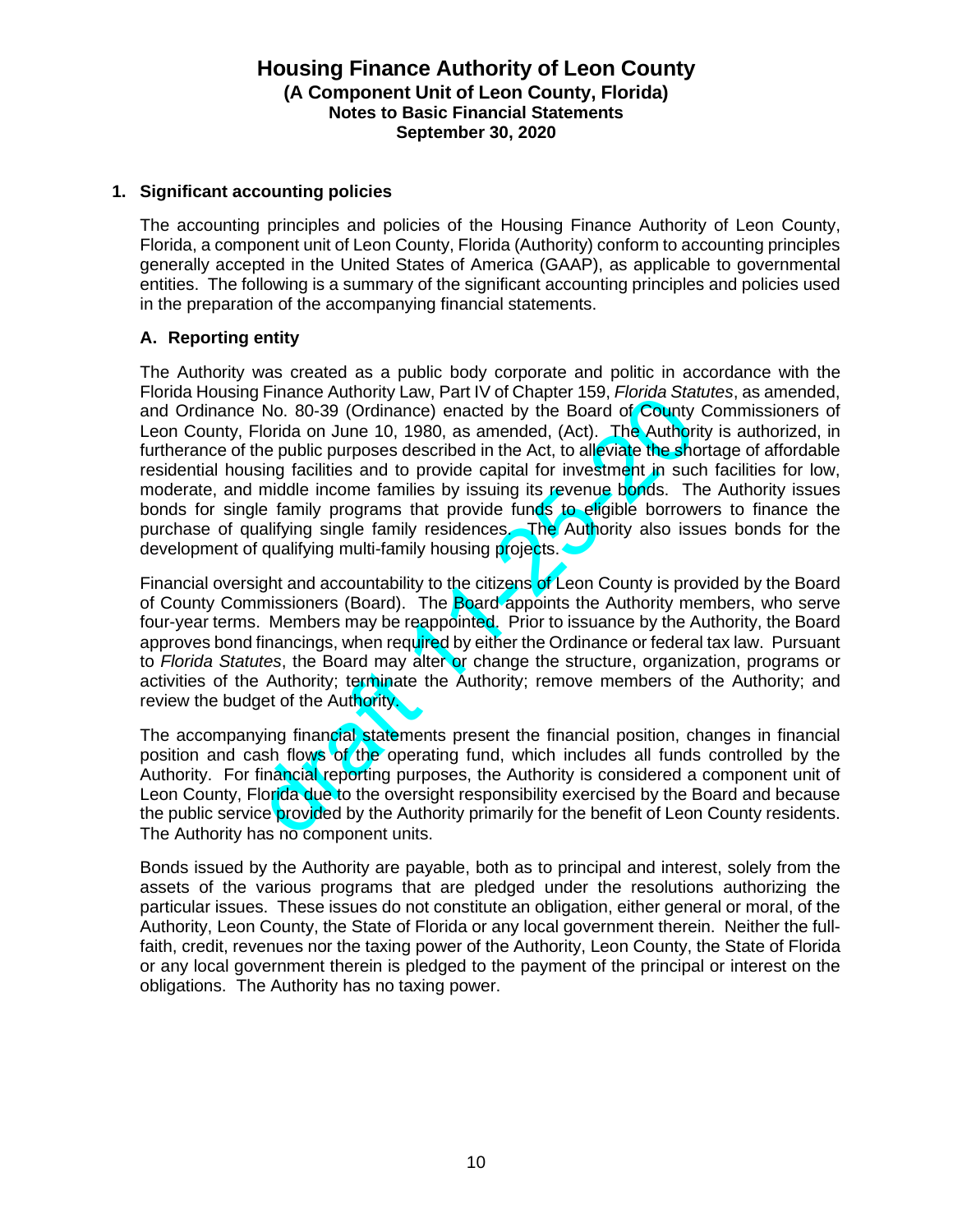# **B. Measurement focus, basis of accounting and financial statement presentation**

The accounting records of the Authority are organized on the basis of funds as prescribed by accounting principles generally accepted in the United States of America (GAAP) applicable to governments as established by the Governmental Accounting Standards Board (GASB); and when applicable to governmental entities, statements of the Financial Accounting Standards Board (FASB). The operations of each fund are accounted for within a separate set of self-balancing accounts recording cash and other financial resources, together with related liabilities, net position, revenues and expenses.

Crocount for activities similar to those found in the private<br>of a change in financial position is necessary or useful (business-type activities). Because the Authority has<br>onsidered to be a special purpose government for The Authority accounts for its activities through the use of enterprise funds. Enterprise funds are used to account for activities similar to those found in the private sector, where the determination of a change in financial position is necessary or useful for sound financial administration (business-type activities). Because the Authority has only business-type activities, it is considered to be a special purpose government for financial reporting purposes. All activities are considered to be operating in nature.

The accompanying financial statements present the *financial* position, changes in financial position and cash flows of the General Fund, which reports all of the funds controlled by the Authority.

The financial statements are prepared on the accrual basis of accounting. Revenues are recorded when earned and expenses are recorded when incurred.

# **C. Cash equivalents**

The Authority considers all highly liquid instruments with an original maturity of three months or less at the time of purchase to be cash equivalents.

# **D. Mortgage loans receivable**

The Authority implemented a mortgage loan program to provide financing for qualifying individuals in connection with the purchase of a personal residence. The loans are available to reduce the amount of down payment and funds needed for closing. These non-interest bearing loans are payable in full upon sale, transfer, or refinancing of the single family residence. Each loan is secured by the property and recorded in the official land records of the County.

In addition, the Authority and Escambia Housing Finance Authority (Escambia) have entered into an interlocal agreement with the objective of alleviating the shortage of housing in their respective jurisdictions. The agreement provides for Escambia to issue mortgage revenue bonds to provide funds to make loans to qualified persons of families of low, moderate, or middle income to finance the purchase of qualified owner-occupied single family residences in respective jurisdictions.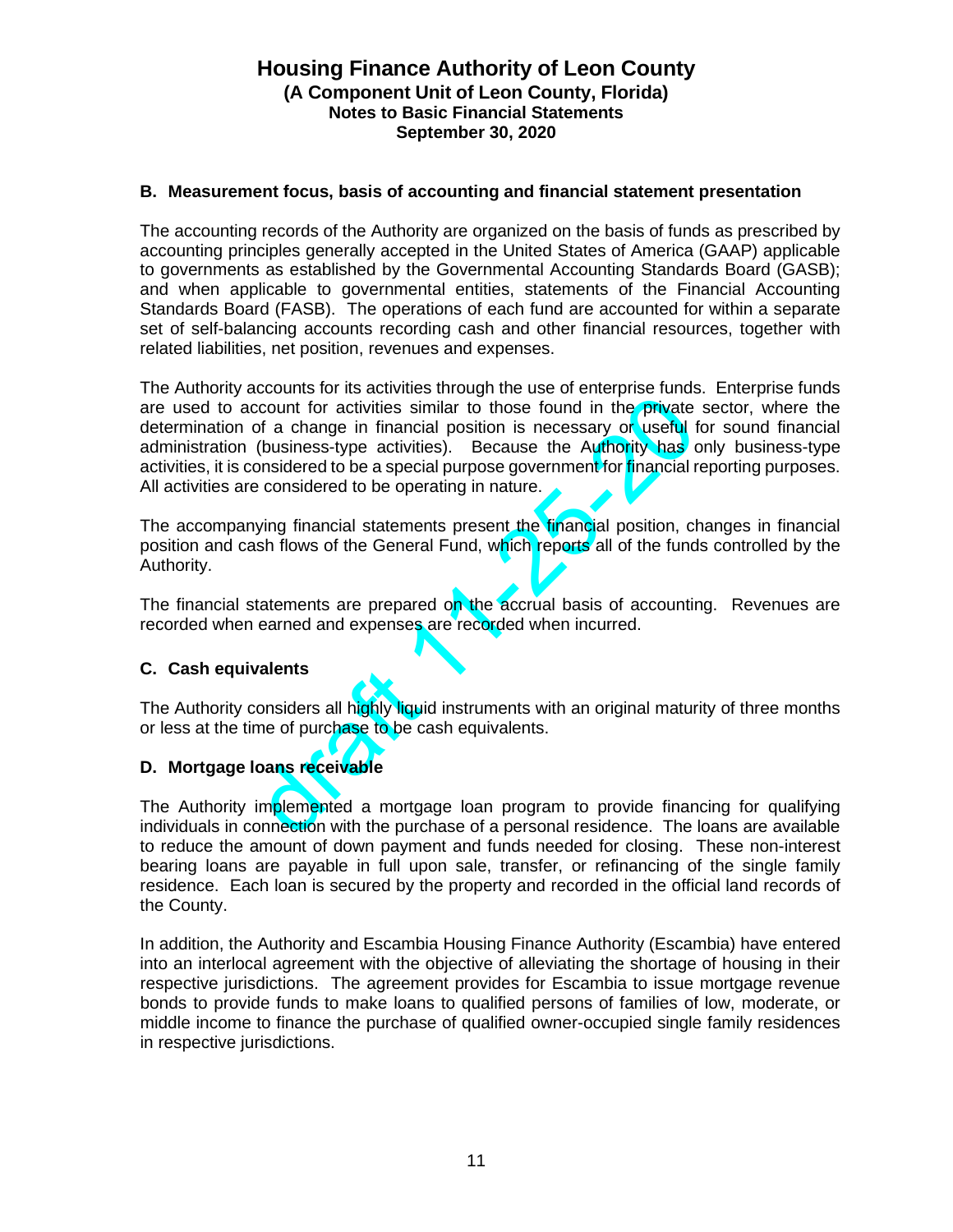# **E. Interest income**

Interest on money market funds is recognized as income when earned.

# **F. Use of restricted resources**

When both restricted and unrestricted resources are available for use, it is the Authority's policy to use restricted resources first, then unrestricted resources as they are needed.

# **G. Revenues and expenses**

Operating revenues and expenses consist of those revenues and expenses that result from the ongoing principal operations of the Authority. Nonoperating revenue consists of revenue that is related to investing activity.

# **H. Tax status**

The Authority is not required to file returns with any requiatory agencies except with respect to Internal Revenue Services forms in connection with tax exempt bonds.

### **I. Net position**

Net position is comprised of the accumulated net earnings from revenues and expenses.

mues and expenses consist of those revenues and expension<br>incipal operations of the Authority. Nonoperating revenue of<br>investing activity.<br>Some straight and the first in connection with tax exempt bonds.<br>The comprised of t Restricted net position classification is generally used to indicate a segregation of a portion of the net position equal to the value of assets the uses of which are restricted through external constraints imposed by creditors (such as through debt covenants), grantors, contributors, laws, regulations of other governments or constraints imposed by law through constitutional provisions or enabling legislation. Unrestricted net position relates to that portion of net position not restricted for the purposes described above.

# **J. Use of estimates**

The preparation of financial statements in conformity with GAAP requires management to make estimates and assumptions that affect the amounts reported in the financial statements and accompanying notes. Actual results could differ from those estimates.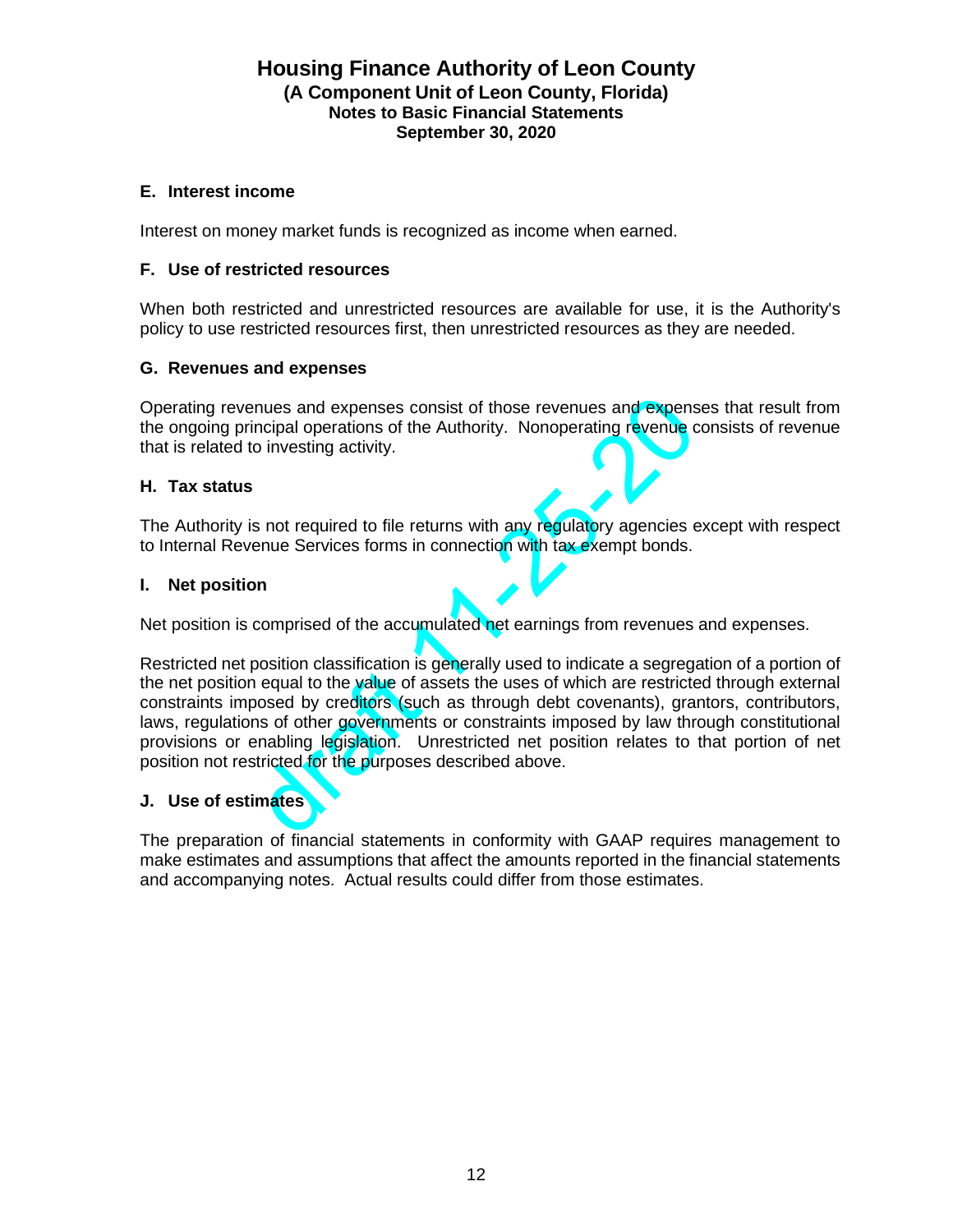# **2. Cash and cash equivalents**

Along with federal depository insurance, bank deposits are secured as provided by Chapter 280, *Florida Statutes*. This law requires local governments to deposit funds only in financial institutions designated as qualified public depositories by the Chief Financial Officer of the State of Florida and creates the Public Deposits Trust Fund, a multiple financial institution pool with the ability to assess its member financial institutions for collateral shortfalls if a default or insolvency has occurred. At September 30, 2020, the Authority's cash and cash equivalents consists of the following accounts:

| Florida PRIME                   | 857,271 |
|---------------------------------|---------|
| Business checking               | 141,564 |
| Total cash and cash equivalents | 998,835 |
|                                 |         |

The Authority's cash and cash equivalents include deposits with Florida PRIME, which is administered by the SBA. The SBA administers the Florida PRIME deposits pursuant to Chapter 19-7 of the Florida Administrative Code. These rules provide guidance and establish the general operating procedures for the administration of Florida PRIME.

Business checking<br>
Total cash and cash equivalents<br>
Sources Total cash and cash equivalents<br>
Sources The SBA administrative deposits with Florida<br>
or the SBA. The SBA administrative Code. The Florida PRIME de<br>
or the Flori The Florida PRIME (policies can be found at www.s**bafla.com/prime)**, is operated as a 2a-7like pool, carried at amortized cost. A 2a-7-like pool is an external investment pool that is not registered with the Securities and Exchange Commission (SEC) as an investment company, but has a policy that it operates in a manner consistent with the SEC's Rule 2a-7 of the Investment Company Act of 1940, which regulates money market funds. Therefore, Florida PRIME operates essentially as a money market fund and the Authority's position in Florida PRIME is considered to be equivalent to its fair value.

GASB Statement No. 79 states that if a participant has an investment in a qualifying external investment pool that measures for financial reporting purposes all of its investments at amortized cost, it should disclose the presence of any limitations or restrictions on withdrawals (such as redemption notice periods, maximum transaction amounts and the qualifying external investment pool's authority to impose liquidity fees or redemption gates) in notes to the financial statements.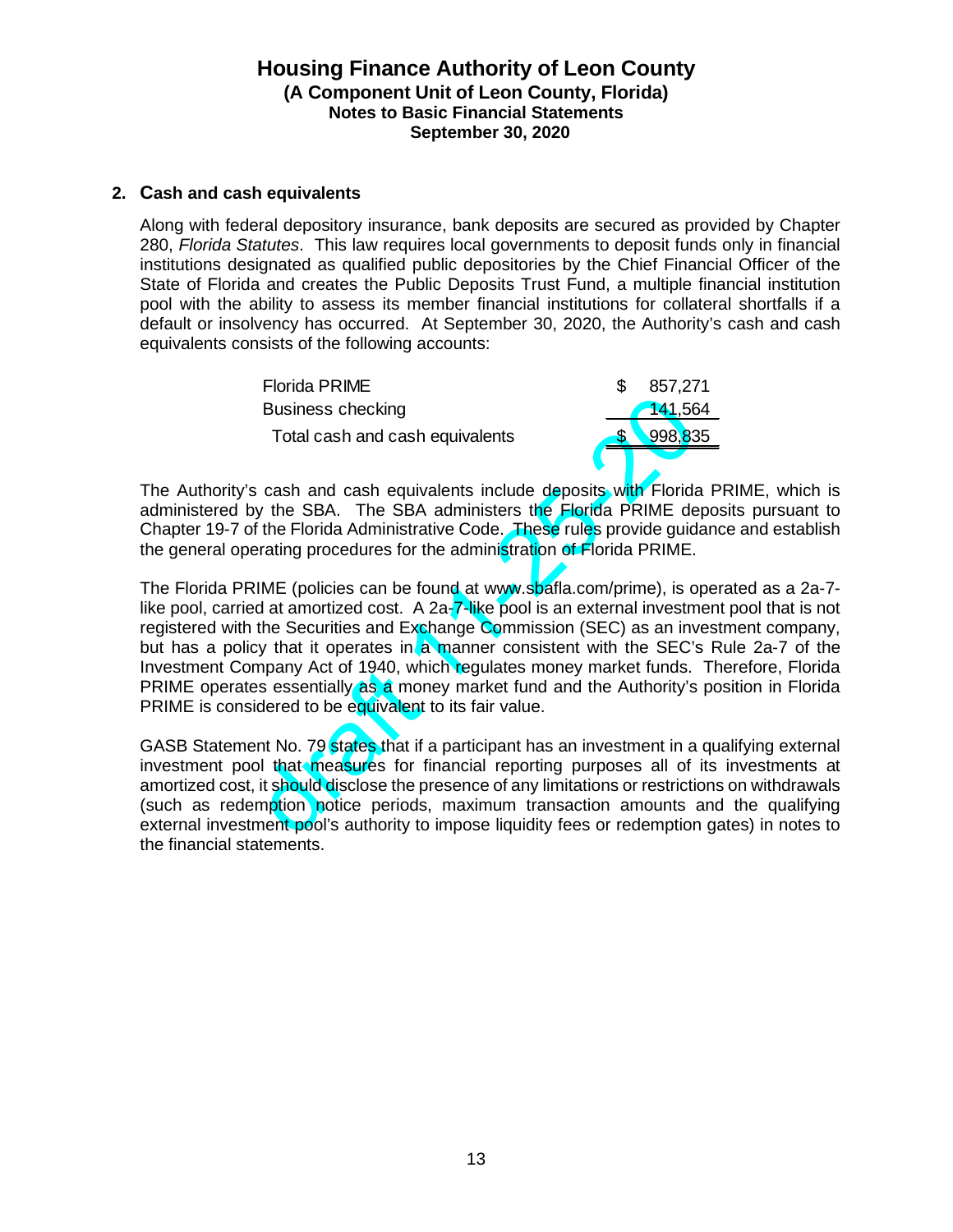e 48-hour moratorium on contributions and withdrawals, the Executive Director until the Trustees are able to remement is the encontorium. If the Trustees are dieto the measures et in encontrinue any such measures before th With regard to redemption gates, Chapter 218.409(8)(a), *Florida Statutes*, states that "The principal, and any part thereof, of each account constituting the trust fund is subject to payment at any time from the moneys in the trust fund. However, the Executive Director may, in good faith, on the occurrence of an event that has a material impact on liquidity or operations of the trust fund, for 48 hours limit contributions to or withdrawals from the trust fund to ensure that the Board can invest moneys entrusted to it in exercising its fiduciary responsibility. Such action must be immediately disclosed to all participants, the Trustees, the Joint Legislative Auditing Committee, the Investment Advisory Council, and the Participant Local Government Advisory Council. The Trustees shall convene an emergency meeting as soon as practicable from the time the Executive Director has instituted such measures and review the necessity of those measures. If the Trustees are unable to convene an emergency meeting before the expiration of the 48-hour moratorium on contributions and withdrawals, the moratorium may be extended by the Executive Director until the Trustees are able to meet to review the necessity for the moratorium. If the Trustees agree with such measures, the Trustees shall vote to continue the measures for up to an additional 15 days. The Trustees must convene and vote to continue any such measures before the expiration of the time limit set, but in no case may the time limit set by the Trustees exceed 15 days."

With regard to liquidity fees, *Florida Statute* 218.409(4) provides authority for the SBA to impose penalties for early withdrawal, subject to disclosure in the enrollment materials of the amount and purpose of such fees. At present, no such disclosure has been made.

As of September 30, 2020, there were no redemption fees or maximum transaction amounts, or any other requirements that serve to limit a participant's daily access to 100 percent of their account value.

# **3. Mortgage loans receivable**

Mortgage loans receivable consist of the following at September 30, 2020:

| DPA second mortgages held by Escambia County HFA | - \$ | 263,342   |
|--------------------------------------------------|------|-----------|
| DPA subordinate mortgages                        |      | 145,129   |
| Subtotal                                         |      | 408,471   |
| Less: Allowance for loan losses                  |      | (40, 847) |
| Mortgage loans receivable, net                   |      | 367,624   |

Allowances for losses on mortgage loans receivable were established based on management's evaluation and collection history.

### Concentration of credit risk

Since the real properties, which collateralize certain of the Authority's loans receivable, are concentrated within one geographic location (Leon County, Florida), there is a significant concentration of credit risk. In an effort to minimize this risk, it is the Authority's policy to have application review performed and to record mortgage liens on the real property during the period the loans are outstanding.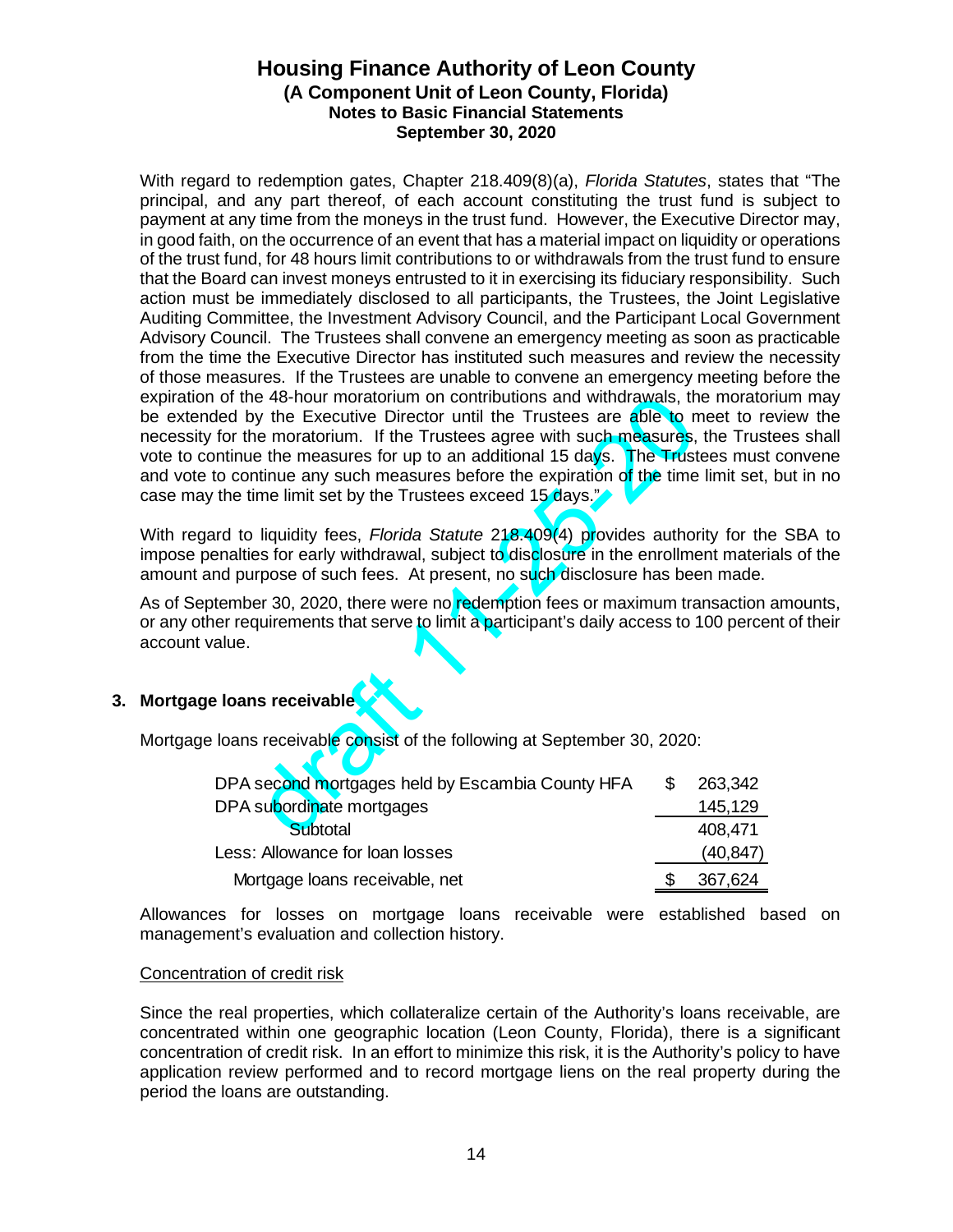# **4. Conduit Debt Obligations**

The Authority has issued revenue bonds to provide financial assistance to individuals, families, and private-sector entities. The financial assistance was provided to encourage the investment of private capital, and to stimulate the acquisition and construction of residential housing for low, moderate, and middle-income individuals and families. The bonds are secured by the assets, revenues, receipts, and other resources of the bond programs and are payable solely from receipts received pursuant to the respective bond documents. Neither the Authority, Leon County, the State of Florida, nor any political subdivision thereof is obligated in any manner for repayment of the bonds. Accordingly, the bonds are not reported as liabilities in the Basic Financial Statements.

As of September 30, 2020, the multi-family revenue bond principal balances are as follows:

Basic Financial Statements.<br>
er 30, 2020, the multi-family revenue bond principal balance<br>
Lakes at San Marcols<br>
5 15,751,317<br>
Magnolia Terrace<br>
Total<br>
Is Land Properties<br>
acquires properties with delinquent tax bills occa Lakes at San Marcols **\$** 15,751,317 Magnolia Terrace 2008/09/11,709,763 Total \$27,461,080

# **5. Sale of Surplus Land Properties**

Leon County acquires properties with delinquent tax bills occasionally. Some of these properties are sold in the open market with the proceeds given to the Authority to further its mission of alleviating the shortage of affordable residential housing facilities. Revenues recognized from the sale of surplus land properties during fiscal year 2020 amounted to \$159,249.

# **6. Risk management**

The Authority is exposed to various risks loss related to torts; theft of assets, errors and omissions; personal injuries; and natural disasters. As a dependent special district, the Authority is insured under Leon County's insurance plan. The coverage is provided at no cost to the Authority. There was no claim settlement exceeding the insurance coverage during the current fiscal year. Furthermore, as of September 30, 2020, there were no outstanding claims.

### **7. Subsequent events**

The Authority evaluated subsequent events through November 24, 2020, the issuance date. There were no material subsequent events that required recognition or additional disclosure in these financial statements.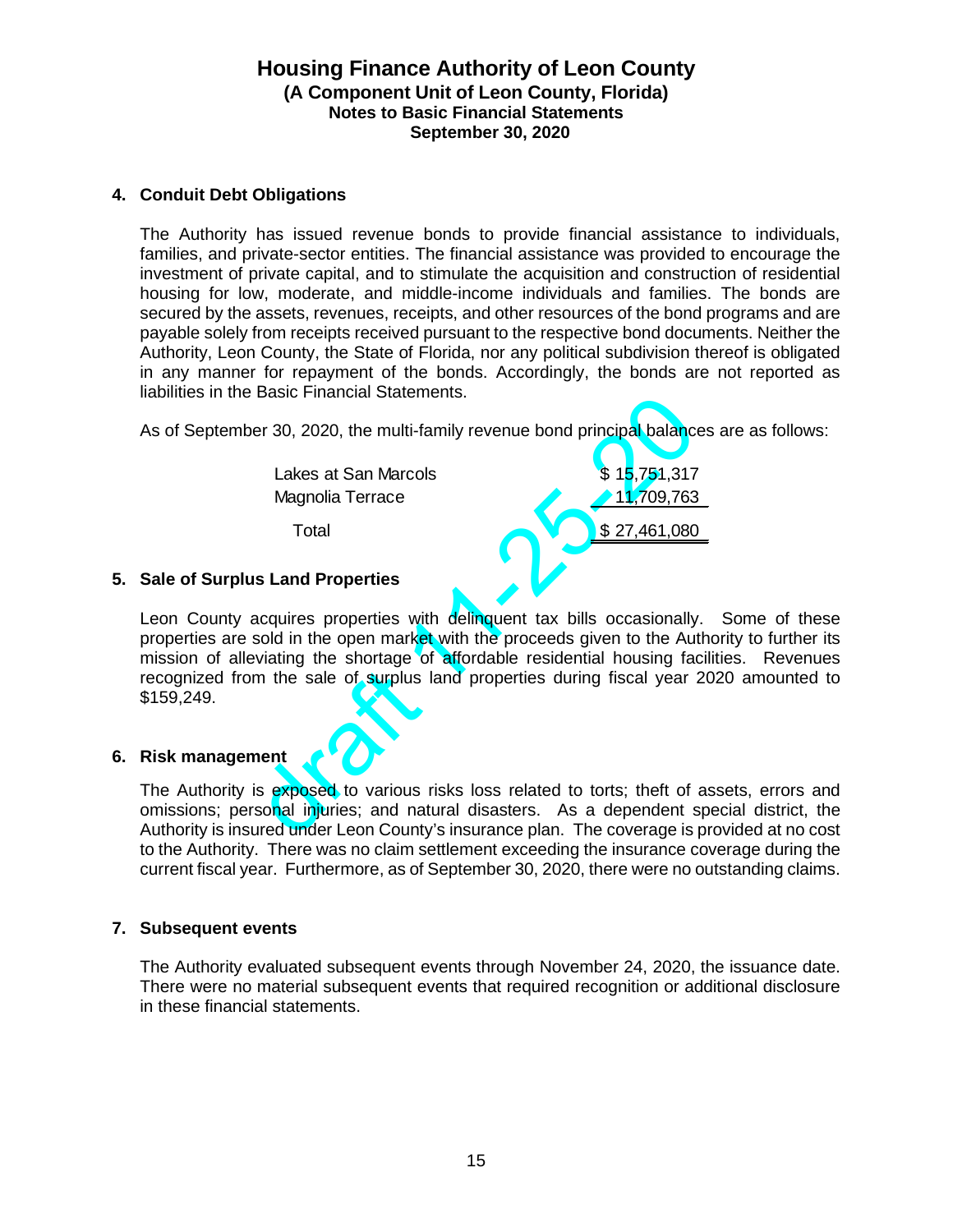# **draft ADDITIONAL INFORMATION**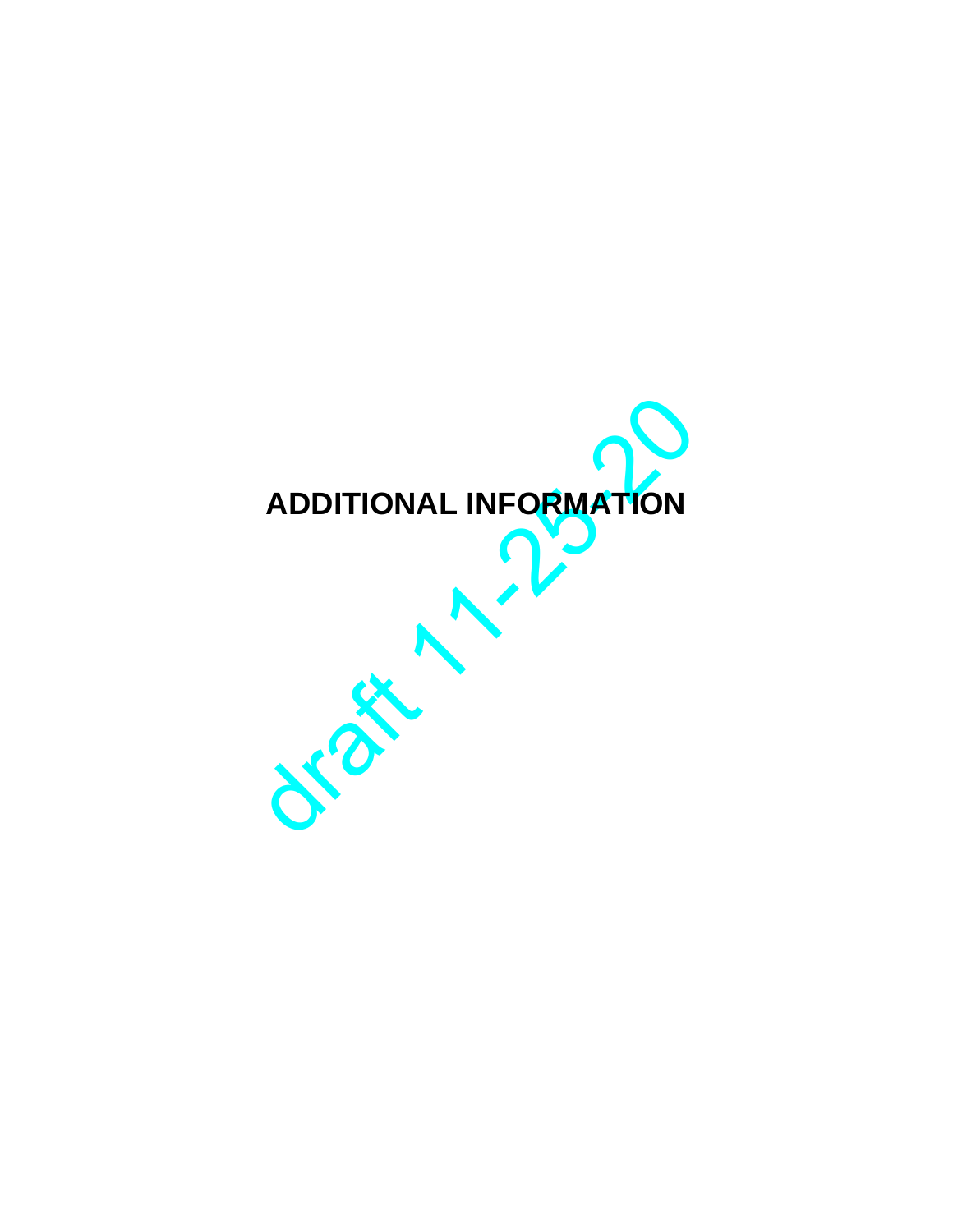

 1635 Eagle Harbor Pkwy, Suite 4 Fleming Island, FL 32003 t; 904-264-1665 f: 904-269-9683 www.tng.cc

# **INDEPENDENT AUDITOR'S REPORT ON INTERNAL CONTROL OVER FINANCIAL REPORTING AND ON COMPLIANCE AND OTHER MATTERS BASED ON AN AUDIT OF FINANCIAL STATEMENTS PERFORMED IN ACCORDANCE WITH** *GOVERNMENT AUDITING STANDARDS*

To the Board Members of the Housing Finance Authority of Leon County, Florida Tallahassee, Florida

THE NICHOLS GROUP, P.A. CERTIFIED PUBLIC ACCOUNTANTS

in accordance with the auditing standards generally accert and the standards applicable to financial audits contain<br>
draws is issued by the Comptroller General of the United St business-type activities of the Housing Finan We have audited, in accordance with the auditing standards generally accepted in the United States of America and the standards applicable to financial audits contained in *Government Auditing Standards* issued by the Comptroller General of the United States, the financial statements of the business-type activities of the Housing Finance Authority of Leon County, Florida (Authority), a component unit of Leon County, Florida as of and for the year ended September 30, 2020, and the related notes to the financial statements, which collectively comprise the Authority's basic financial statements and have issued our report thereon dated November 24, 2020.

# **Internal Control over Financial Reporting**

In planning and performing our audit of the financial statements, we considered the Authority's internal control over financial reporting (internal control) to determine the audit procedures that are appropriate in the circumstances for the purpose of expressing our opinions on the financial statements, but not for the purpose of expressing an opinion on the effectiveness of the Authority's internal control. Accordingly, we do not express an opinion on the effectiveness of the Authority's internal control.

A *deficiency in internal control* exists when the design or operation of a control does not allow management or employees, in the normal course of performing their assigned functions, to prevent, or detect and correct, misstatements on a timely basis. A *material weakness* is a deficiency, or a combination of deficiencies, in internal control, such that there is a reasonable possibility that a material misstatement of the entity's financial statements will not be prevented, or detected and corrected, on a timely basis. A *significant deficiency* is a deficiency, or a combination of deficiencies, in internal control that is less severe than a material weakness, yet important enough to merit attention by those charged with governance.

Our consideration of internal control was for the limited purpose described in the first paragraph of this section and was not designed to identify all deficiencies in internal control that might be material weaknesses or, significant deficiencies. Given these limitations, during our audit we did not identify any deficiencies in internal control that we consider to be material weaknesses. However, material weaknesses may exist that have not been identified.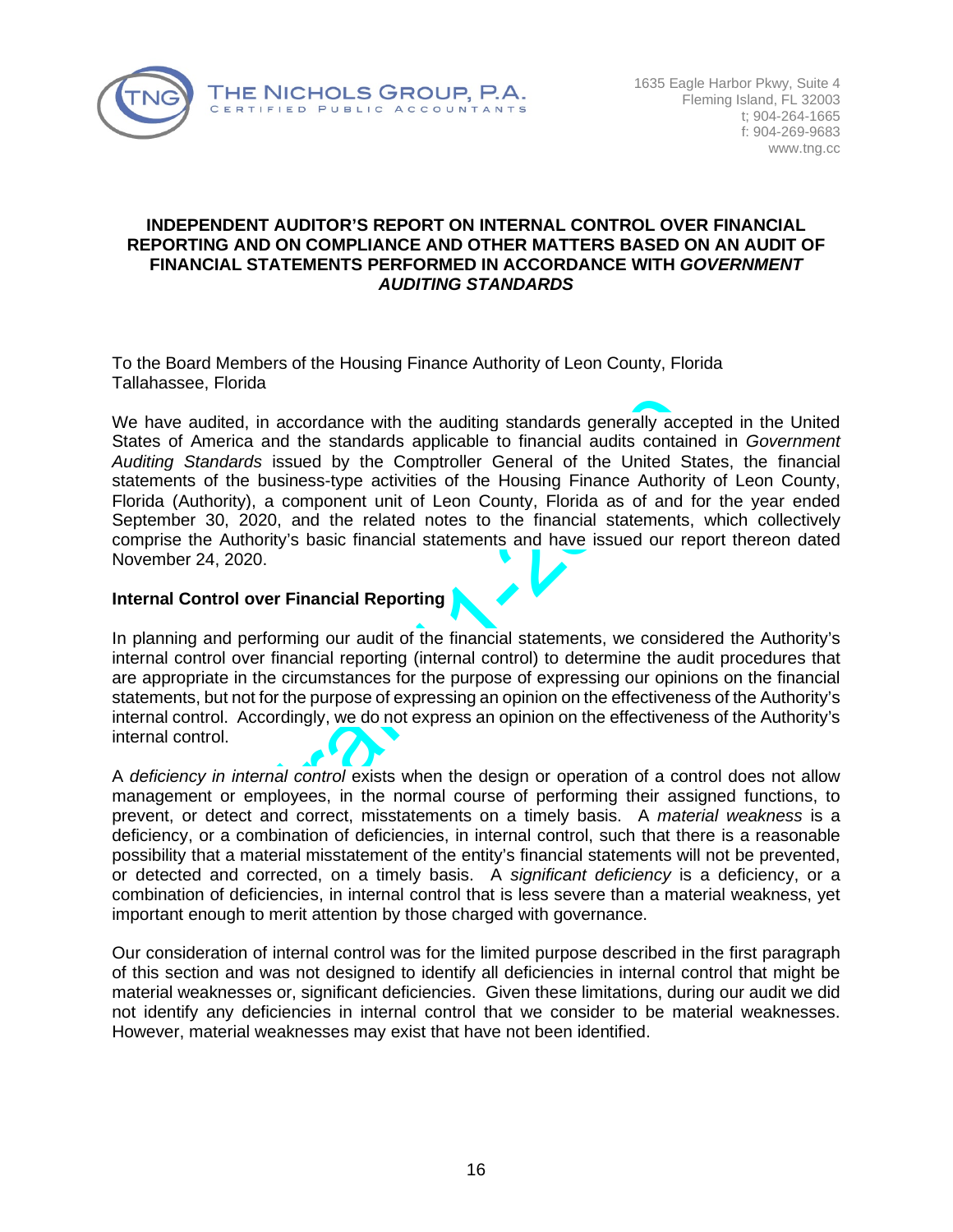# **Compliance and Other Matters**

As part of obtaining reasonable assurance about whether the Authority's financial statements are free from material misstatement, we performed tests of its compliance with certain provisions of laws, regulations, contracts, and grant agreements, noncompliance with which could have a direct and material effect on the determination of financial statement amounts. However, providing an opinion on compliance with those provisions was not an objective of our audit, and accordingly, we do not express such an opinion. The results of our tests disclosed no instances of noncompliance or other matters that are required to be reported under *Government Auditing Standards*.

### **Purpose of this Report**

Example the scope of our testing of interest is solely to describe the scope of our testing of interest of that testing, and not to provide an opinion on the control or on compliance. This report is an integral part of Gov The purpose of this report is solely to describe the scope of our testing of internal control and compliance and the results of that testing, and not to provide an opinion on the effectiveness of the entity's internal control or on compliance. This report is an integral part of an audit performed in accordance with *Government Auditing Standards* in considering the entity's internal control and compliance. Accordingly, this communication is not suitable for any other purpose.

THE NICHOLS GROUP, P.A. Certified Public Accountants Fleming Island, FL

November 24, 2020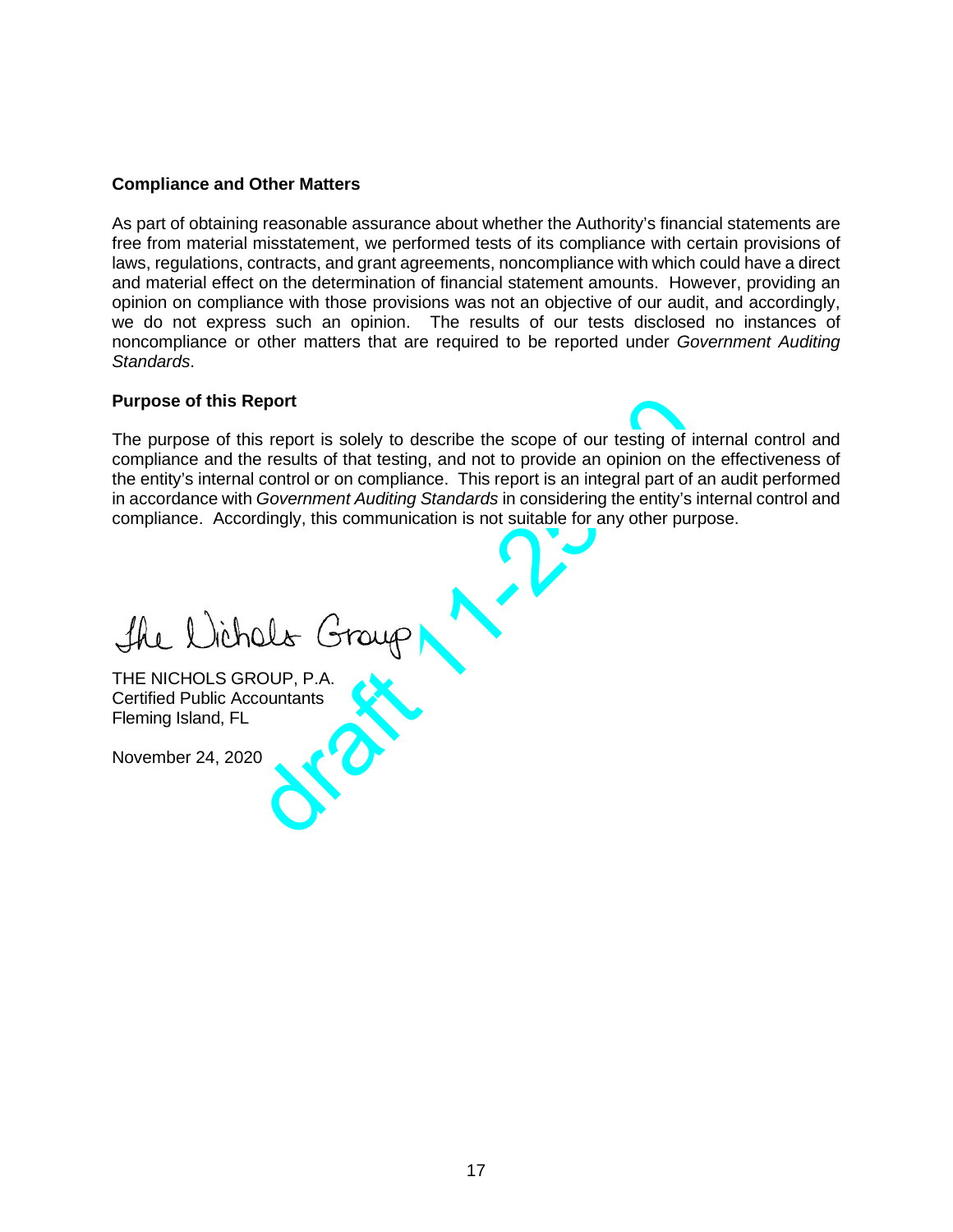

## **INDEPENDENT ACCOUNTANT'S REPORT ON COMPLIANCE WITH SECTION 218.415, FLORIDA STATUTES**

To the Board Members of the Housing Finance Authority of Leon County, Florida Tallahassee, Florida

We have examined the Housing Finance Authority of Leon County, Florida (Authority), a component unit of Leon County, Florida's compliance with Section 218.415, Florida Statutes, as of and for the year ended September 30, 2020, as required by Section 10.556(10)(a), *Rules of the Auditor General.* Management is responsible for the Authority's compliance with those requirements. Our responsibility is to express an opinion on the Authority's compliance based on our examination.

da<br>
da the Housing Finance Authority of Leon County, Flo<br>
Leon County, Florida's compliance with Section 218.415, Flored September 30, 2020, as required by Section 10.556(1<br>
danagement is responsible for the Authority's co Our examination was conducted in accordance with attestation standards established by the American Institute of Certified Public Accountants and, accordingly, included examining, on a test basis, evidence about the Authority's compliance with those requirements and performing such other procedures as we considered necessary in the circumstances. We believe that our examination provides a reasonable basis for our opinion. Our examination does not provide legal determination of the Authority's compliance with specified requirements.

In our opinion, the Authority complied, in all material respects, with the aforementioned requirements for the year ended September 30,2020.

This report is intended solely for the information and use of the Florida Auditor General, Leon County, Board Members and applicable management, and is not intended to be and should not be used by anyone other than these specified parties.

the Wichels Group

THE NICHOLS GROUP, P.A. Certified Public Accountants Fleming Island, FL

November 24, 2020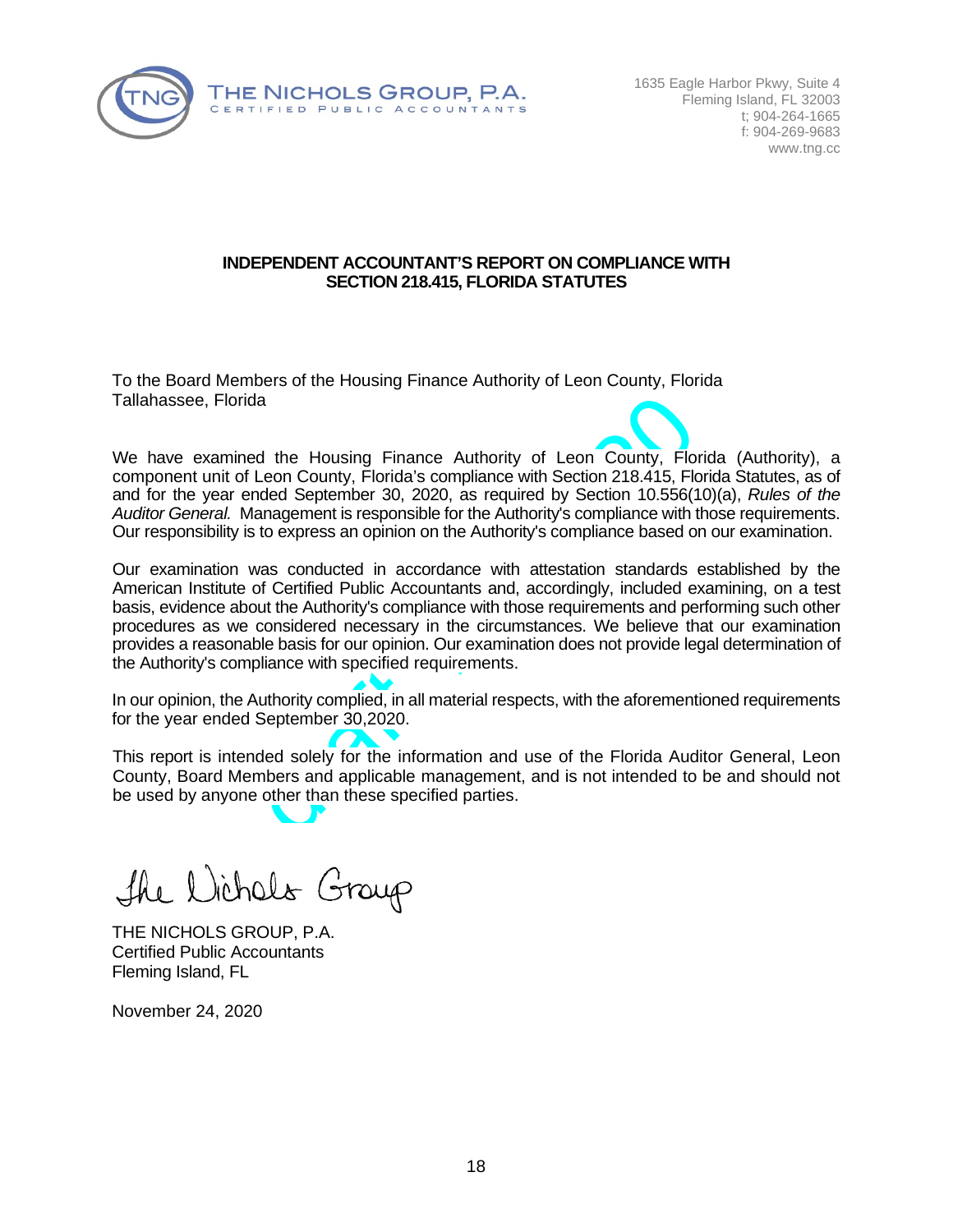

# Independent Auditor's Management Letter

To the Board Members of the Housing Finance Authority of Leon County, Florida.

# **Report on the Financial Statements**

We have audited the financial statements of the Housing Finance Authority of Leon County, Florida (Authority), a component unit of Leon County, Florida (County), as of and for the fiscal year ended September 30, 2020, and have issued our report thereon dated November 24, 2020.

# **Auditor's Responsibility**

We conducted our audit in accordance with auditing standards generally accepted in the United States of America; the standards applicable to financial audits contained in *Government Auditing Standards*, issued by the Comptroller General of the United States and Chapter 10.550, Rules of the Auditor General.

### **Other Reporting Requirements**

the financial statements of the Housing Finance Authorit<br>
a component unit of Leon County, Florida (County), as comber 30, 2020, and have issued our report thereon dated N<br>
sibility<br>
audit in accordance with auditing stand We have issued our Independent Auditor's Report on Internal Control over Financial Reporting and Compliance and Other Matters Based on an Audit of the Financial Statements Performed in Accordance with *Government Auditing Standards* and Independent Accountant's Report on an examination conducted in accordance with *AICPA Professional Standards*, AT-C Section 315, regarding compliance requirements in accordance with Chapter 10.550, Rules of the Auditor General. Disclosures in those reports, which are dated November 24, 2020, should be considered in conjunction with this management letter.

### **Prior Audit Findings**

Section 10.554(1)(i)1., Rules of the Auditor General, requires that we determine whether or not corrective actions have been taken to address findings and recommendations made in the preceding annual financial audit report. There were no findings in the preceding annual audit report.

### **Official Title and Legal Authority**

Section 10.554(1)(i)4., Rules of the Auditor General, requires that the name or official title and legal authority for the primary government and each component unit of the reporting entity be disclosed in this management letter, unless disclosed in the notes to the financial statements. This information is disclosed in Note 1 of the basic financial statements.